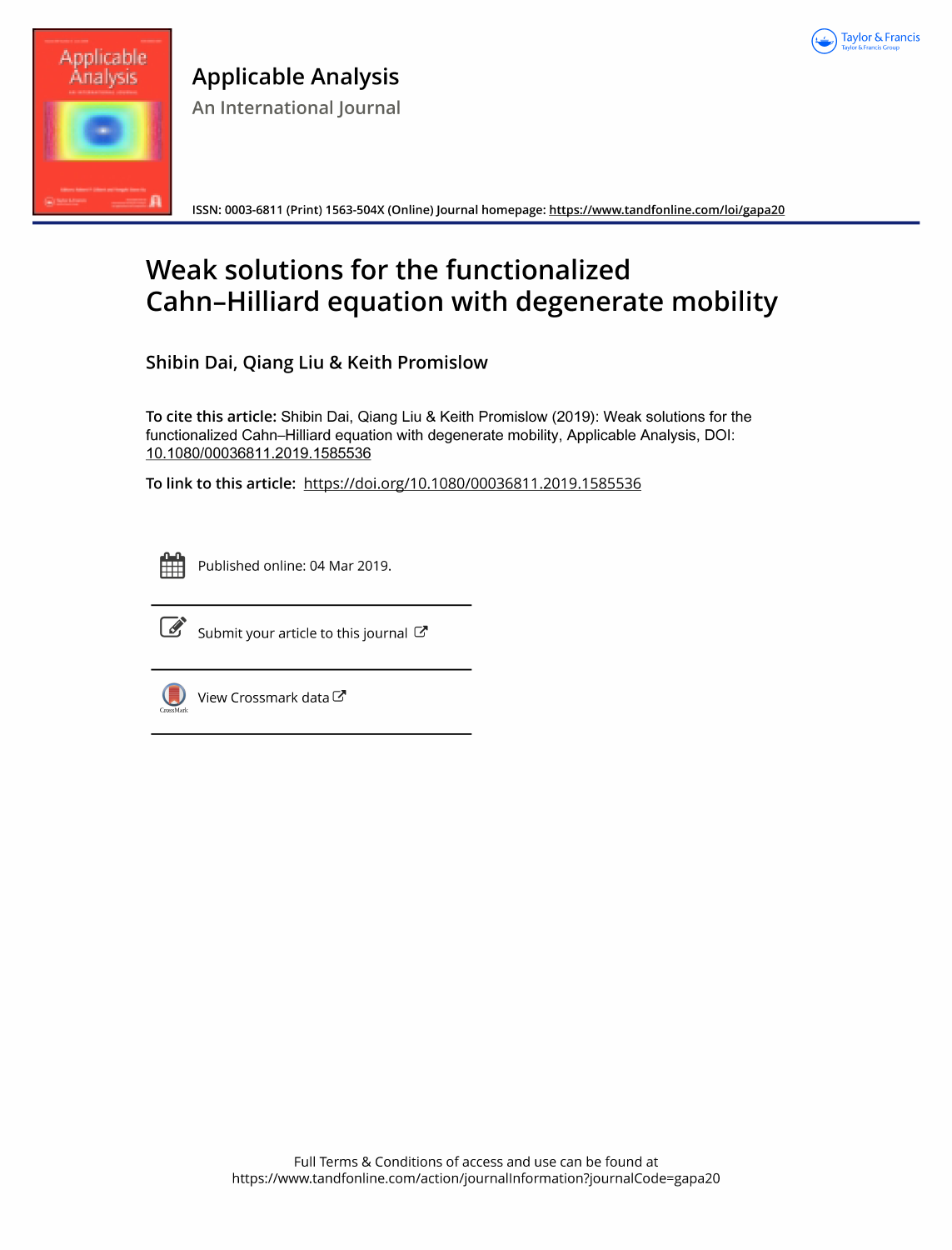

Check for updates

# **Weak solutions for the functionalized Cahn–Hilliard equation with degenerate mobility**

Shibin Dai<sup>a</sup>, Qiang Liu<sup>b,c</sup> and Keith Promislow<sup>c</sup>

<sup>a</sup>Department of Mathematics, The University of Alabama, Tuscaloosa, AL, USA; <sup>b</sup>College of Mathematics and Statistics, Shenzhen University, Shenzhen, People's Republic of China; <sup>c</sup>Department of Mathematics, Michigan State University, East Lansing, MI, USA

#### ABSTRACT

The functionalized Cahn–Hilliard free energy describes phase separation in mixtures of amphiphilic molecules in solvent. Applications to highly amphiphilic molecules such as lipids requires degenerate diffusion that eliminates bulk diffusion, resulting in surface driven diffusion. We study the existence of weak solutions of a gradient flow of the functionalized Cahn–Hilliard equation that incorporates degenerate mobility, capturing solutions as limits of the weak solution for equations with non-degenerate mobilities.

ARTICLE HISTORY Received 3 January 2019 Accepted 17 February 2019

COMMUNICATED BY M. Mei

#### **KEYWORDS**

Weak solutions; the functionalized Cahn–Hilliard equation; degenerate mobility

2010 MATHEMATICS **SUBJECT** CLASSIFICATIONS 35G20; 35G31

#### **1. Introduction**

Let  $\Omega = [0, 2\pi]^n$  and  $T > 0$  be an a given positive number. We consider the gradient flow of the functionalized Cahn–Hilliard (FCH) equation with degenerate mobility,

$$
\partial_t u = \text{div}(M(u)\nabla \mu), \qquad (x, t) \in \Omega_T = \Omega \times (0, T), \tag{1}
$$

$$
\mu = -\Delta\omega + W''(u)\omega - \eta\omega,\tag{2}
$$

$$
\omega = -\Delta u + W'(u),\tag{3}
$$

under the imposition of period boundary condition. The mobility  $M(u)$  and double-well potential  $W(u)$  are both smooth functions from  $\mathbb R$  to  $\mathbb R$ . The FCH free energy was derived from models for interfacial energy in phase separated mixtures with an amphiphilic structure by M. Teubner, R. Strey [1], G. Gompper, M. Schick [2], and was developed to describe nanoscale morphology changes in functionalized polymer chains by K. Promislow and B. Wetton[3]. Generally, u represents the volume fraction of amphiphilic material verses solvent, with  $u = -1$  denoting pure solvent and  $u = 1$  denoting pure amphile. The double-well potential W has local minima at  $u = \pm 1$ , with  $W(-1) = 0 > W(1)$ , while the degenerated mobility M is taken to be zero in the  $u = -1$  solvent phase.

**CONTACT** Qiang Liu **■** matliu@szu.edu.cn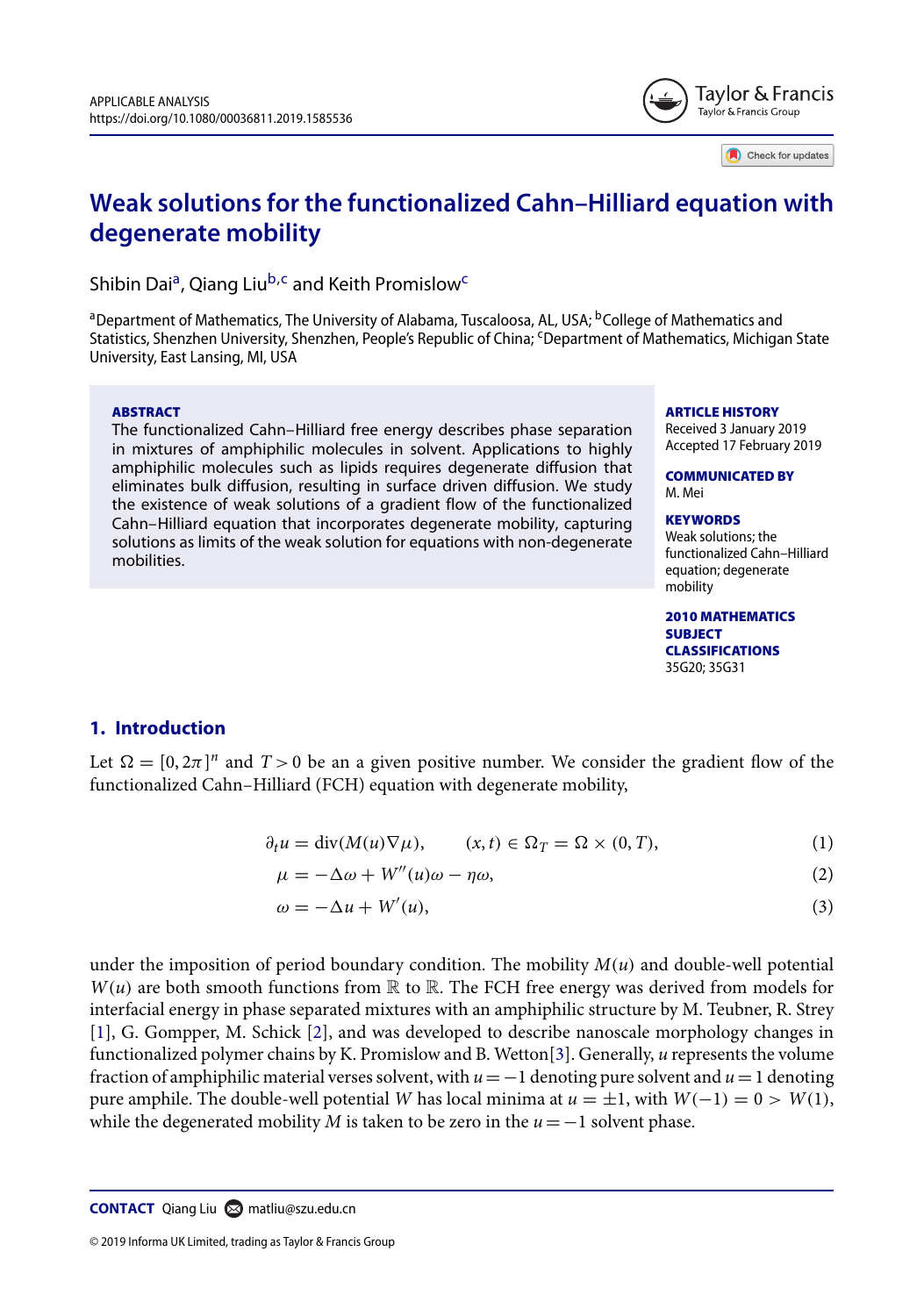$2 \quad \Leftrightarrow$  S. DAI ET AL.

The FCH free energy can be understood informally from the following process. Denote the Cahn–Hilliard(CH) free energy

$$
E(u) = \int_{\Omega} \frac{1}{2} |\nabla u|^2 + W(u) \, \mathrm{d}x,\tag{4}
$$

which was introduced by J. W. Cahn and J. E. Hilliard[4] to describe a binary mixture by a phase field function u. The critical points of E are the zeros of its variational derivative,  $\omega$ ,

$$
\omega := \frac{\delta E(u)}{\delta u} = -\Delta u + W'(u). \tag{5}
$$

The FCH free energy uses the square of the CH variational derivative to measure distance to criticality, and subtracts terms that reward surface area.

$$
F(u) = \int_{\Omega} \frac{1}{2} \left( \frac{\delta E(u)}{\delta u} \right)^2 - \eta \left( \frac{1}{2} |\nabla u|^2 + W(u) \right) dx, \tag{6}
$$

where  $\eta$  is a positive constant. The minus sign in front of  $\eta$  is of considerable significance: it incorporates the propensity of the amphiphilic surfactant phase to drive the creation of interface. Under this construction, the minimizers of the FCH free energy are approximate critical points of the CH, with large surface area. The variational derivative of (6), acting on a test function  $\phi \in C^{\infty}_{per}(\Omega)$  takes the form

$$
\left(\frac{\delta F(u)}{\delta u}, \phi\right) = \int_{\Omega} \left(-\Delta u + W'(u)\right) \left(-\Delta \phi + W''(u)\phi\right) - \eta(-\Delta u + W'(u))\phi \,dx.
$$

Equivalently we may write

$$
\mu := \frac{\delta F(u)}{\delta u} = -\Delta \omega + W''(u)\omega - \eta \omega, \tag{7}
$$

where  $\mu$  is called the chemical potential.

The minimizers of the CH free energy are generically single-layers morphologies familiar from the phase separation of two immiscible fluids, such as oil and water, whose components form subdomains that are pure in each component. Conversely the minimizers of the FCH free energy are bilayer morphologies which separate the majority component into regions bounded by a thin layer of other phase – like a soap bubble or surfactant. Significantly, bilayers can rupture, re-uniting the two regions of majority phase, as when a lipid bilayer opens a pore, or tears. The well-posedness of the minimization problem for the energy functional (6) with a more generalized form, including the existence of global minimizers was established in [5, 6] over various natural function spaces. The problem, such as existence of bilayer, pearled patterns, and network bifurcations, were discussed in [7–11], as well as the review article [12].

Under uniform mobility,  $M \equiv 1$ , the system (1)–(3) is the usual  $H^{-1}$  gradient flow associated with the FCH free energy. In this case the competitive evolution of bilayer and pore structures of the FCH equation on a variety of time scales by a multi-scale analysis were studied in [13–15], and sharp interface limits for the dynamics of bilayer structures were derived. The center-unstable spectra and resolvent estimates to the operators associated with gradient flows of the functionalized energies are obtained in [16]. The global-in-time Gevrey regularity solutions for the FCH equation were recently established, see [17]. Numerical methods for the simulation of the uniform mobility system have been presented. including the spectral-Galerkin methods[18], an implicit-explicit scheme and the spectral method[19], and local discontinuous Galerkin method[20].

It is reasonable for the mobility to depend upon the concentration, and in particular for it to effectively vanish in the solvent phase. This would eliminate exchange of amphiphilic molecules between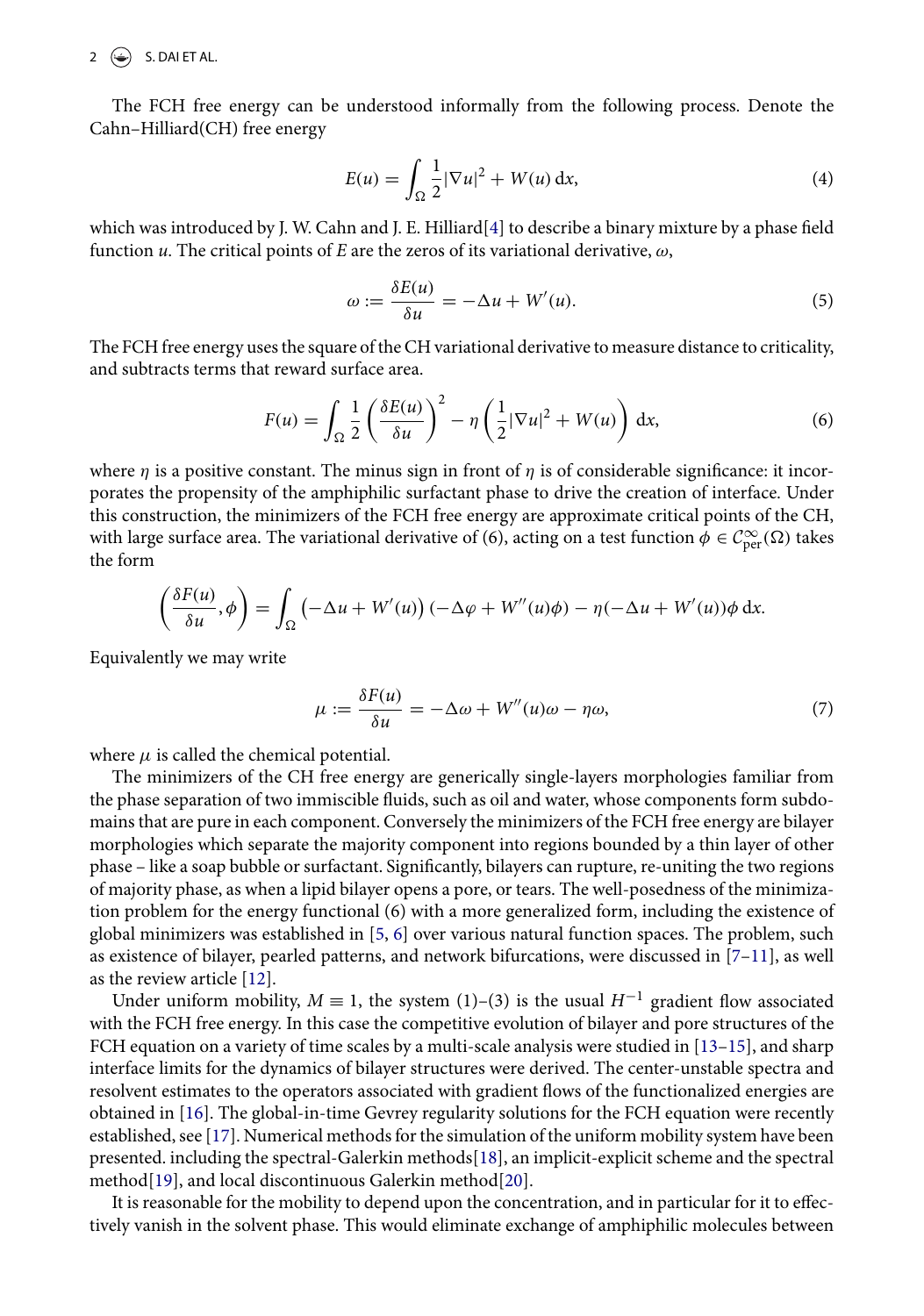disjoint morphologies. Such examples have been described experimentally, [21], however to the best of our knowledge there are no results for theoretical analysis of the FCH equation with degenerate mobility. The existences of the solutions for the CH equations with a degenerate mobility were established in [22] in one space dimension and in [23, 24] for any dimensions. The main idea of this paper follows the presentation of [24]. We refer [25–27] for the other forms of higher order CH equations.

This paper is organized as follows. In Section 2, we prove the existence of weak solution with positive mobilities for the FCH equation in any dimension by the Galerkin method. In Section 3, we show the existence of more regular weak solutions for the equation  $(1)-(3)$  with positive mobilities in the dimension  $n < 3$ . Finally, in Section 4 we obtain the existence of the weak solution for the FCH equation with degenerated mobilities for the dimension  $n < 3$ .

#### **2. Weak solution for the cases with positive mobilities**

In this section, we assume the mobility  $M(u)$  is a non-degenerate continuous function  $M_\theta(u)$ 

$$
M_{\theta}(u) = \begin{cases} |1+u|^m, & \text{if } |1+u| > \theta, \\ \theta^m, & \text{if } |1+u| \le \theta, \end{cases}
$$
 (8)

with  $0 < m < +\infty$  if  $n = 1, 2, 3, 4$  and  $0 < m < 4/(n-4)$  if  $n > 5$ . At the same time, we also assume  $W(u) \in C^2(\mathbb{R}, \mathbb{R})$  and for all  $u \in \mathbb{R}$ 

$$
C_1|u|^{2p} - C_2 \le W(u) \le C_3|u|^{2p} + C_4,\tag{9}
$$

$$
|W'(u)| \le C_3 |u|^{2p-1} + C_4,\tag{10}
$$

$$
C_1|u|^{2p-2} - C_2 \le W''(u) \le C_3|u|^{2p-2} + C_4,\tag{11}
$$

$$
pC_3|u|^{2p} - C_2 \le W'(u)u, \quad \text{when } |u| > 1,
$$
 (12)

where  $1 < p < \infty$ , if  $n = 1, 2$  and  $1 < p \le (n - 1)/(n - 2)$ , if  $n \ge 3$ ,  $C_i > 0$ ,  $i = 1, ..., 4$  are constants. The tilted double-well potential energy

$$
W(u; \tau) = |u+1|^2 \left( \frac{1}{2} |u-1|^2 - \frac{\tau}{3} (u-2) \right),
$$

is a typical example, see [11].

**Theorem 2.1:** Let  $u_0(x) \in H^2(\Omega)$ . Under the assumptions of (8) and (9)–(12), for any  $T > 0$  is a given constant, there exists a pair of functions ( $u_{\theta}$ ,  $\mu_{\theta}$ ) that satisfies the following conditions

- (i)  $u_{\theta} \in L^{\infty}(0,T;H^2(\Omega)) \cap C(0,T;H^{2-\varepsilon}(\Omega)) \cap C([0,T];X)$ , for any  $0 < \varepsilon < 1$ , and  $X = C^{\alpha}(\Omega)$ ,  $0 < \alpha < \frac{1}{2}$  if  $n = 1, 2, 3, X = L^q(\Omega)$  with  $1 \le q < 2n/(n-4)$  if  $n \ge 4$ ;
- (ii)  $\partial_t u_\theta \in L^2(0, T; (H^2(\Omega))')$ ;

(iii) 
$$
u(0) = u_0;
$$

- (iv)  $\mu_{\theta} \in L^2(0, T; H^1(\Omega));$
- (v) For all  $\xi \in L^2(0, T; H^2(\Omega))$  and  $\phi \in H^2(\Omega)$ , the following integral equalities hold:

$$
\int_0^T < \partial_t u_\theta, \xi >_{(H^2(\Omega)', H^2(\Omega))} \mathrm{d}t + \int_0^T \int_\Omega M_\theta(u_\theta) \nabla \mu_\theta \nabla \xi \mathrm{d}x \mathrm{d}t = 0,\tag{13}
$$

and

$$
\int_{\Omega} \mu_{\theta} \phi \, dx = \int_{\Omega} \left( -\Delta u_{\theta} + W'(u_{\theta}) \right) \left( -\Delta \phi + W''(u_{\theta}) \phi \right) + \eta \left( \Delta u_{\theta} - W'(u_{\theta}) \right) \phi \, dx. \tag{14}
$$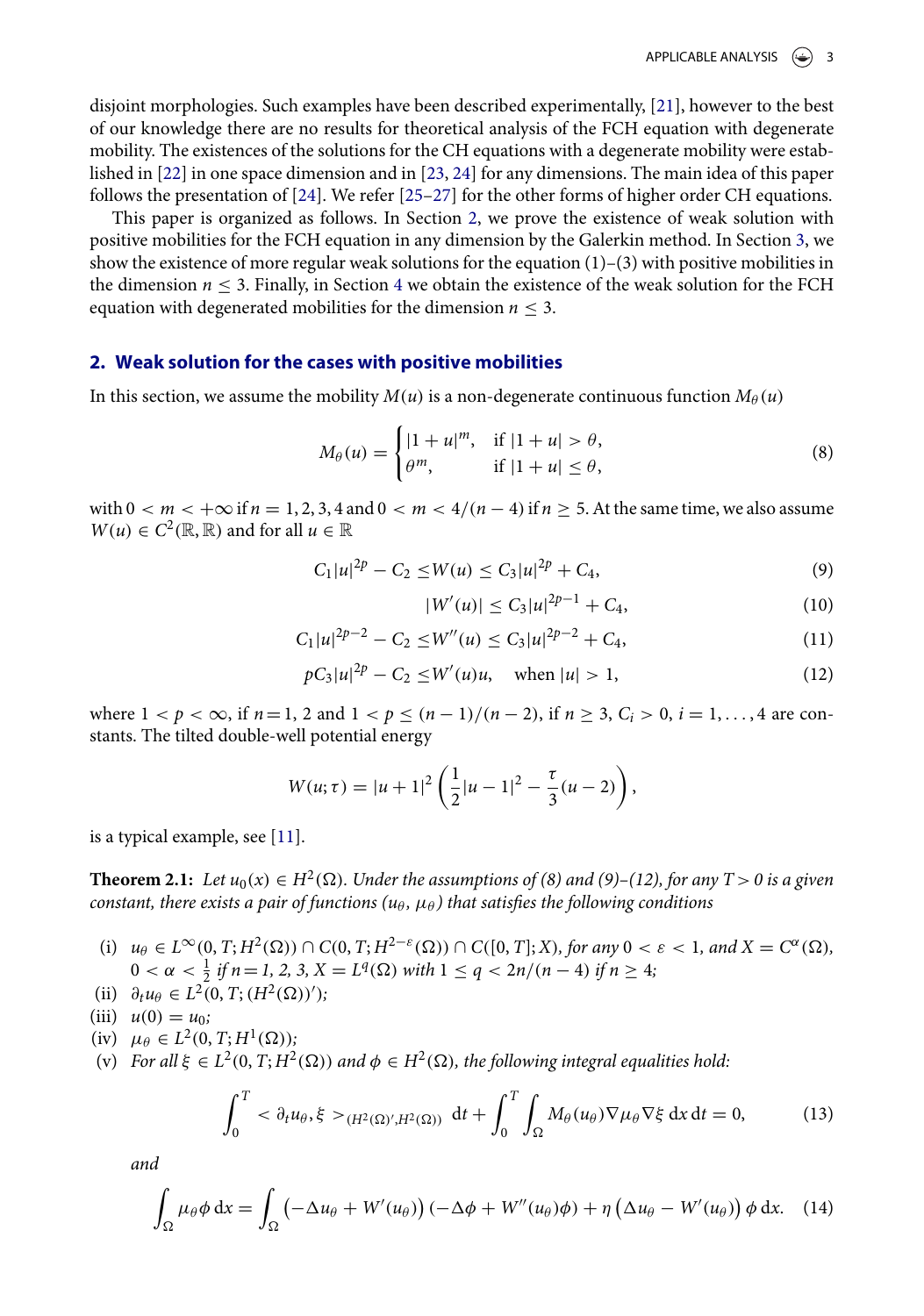$4 \quad \textcircled{\LARGE{\LARGE{\text{}}}$  S. DAI ET AL.

In additional, we have

$$
\|u_{\theta}\|_{L^{\infty}(0,T;H^{2}(\Omega))} + \int_{0}^{T} \int_{\Omega} M_{\theta}(u_{\theta}) |\nabla \mu_{\theta}|^{2} dx dt
$$
  
+ 
$$
\|\omega_{\theta}\|_{L^{\infty}(0,T;L^{2}(\Omega))} + \|\partial_{t} u_{\theta}\|_{L^{2}(0,T;(H^{2}(\Omega))')} \leq C,
$$
 (15)

where C only depends on  $\Omega$ ,  $||u_0||_{H^2(\Omega)}$ ,  $C_i$ ,  $i = 1, \ldots, 4$  and  $\eta$ .

#### **2.1. Galerkin approximation**

Let  $\mathbb{Z}_+$  be the set of nonnegative integers and  $\{\phi_j\}_{j=1}^\infty$  be the complete orthogonal basis for  $H^k(\Omega)$ ,  $k > 0$  as follows

$$
\{(2\pi)^{-n/2}, \quad \text{Re}(\pi^{-n/2}e^{iK \cdot x}), \quad \text{Im}(\pi^{-n/2}e^{iK \cdot x}) : K \in \mathbb{Z}_+^n / \{(0, 0, \dots, 0)\}.
$$

We shall find the solution of the following approximating system for the problem  $(1)$ – $(3)$ ,

$$
\int_{\Omega} \partial_t u^N \phi_j \, \mathrm{d}x = -\int_{\Omega} M_\theta(u^N) \nabla \mu^N \nabla \phi_j \, \mathrm{d}x,\tag{16}
$$

$$
\int_{\Omega} \mu^N \phi_j \, dx = \int_{\Omega} -\omega^N \Delta \phi_j + W''(u^N) \omega^N \phi_j - \eta \omega^N \phi_j \, dx,\tag{17}
$$

$$
u_0^N(x) = \sum_{j=1}^N \left( \int_{\Omega} u_0 \phi_j \, dx \right) \phi_j(x), \tag{18}
$$

where  $u^N$  and  $\mu^N$  are the Galerkin approximations with the form

$$
u^N(x,t) = \sum_{j=1}^N c_j^N(t)\phi_j(x), \qquad \mu^N(x,t) = \sum_{j=1}^N d_j^N(t)\phi_j(x),
$$

and

$$
\omega^N(x) = -\Delta u^N + W'(u^N). \tag{19}
$$

Since the right hand side of (16)–(18) satisfies the Carathéodory condition, the existence of a local solution is ensured. The global existence then follows from the following Lemma 2.2 and Lemma 2.3, which gives uniform bounds on  $c_j^N(t)$  and  $d_j^N(t)$ , for  $1 \le j \le N$  on the interval of local existence time and allows to prolong the local solution on the whole interval  $(0,T)$ .

# **2.2. Some prior estimates**

**Lemma 2.2:** Let  $u^N$  be the solution of (16)–(18). For all  $t \in (0, T]$ , we have

$$
\int_{\Omega} u^N dx = \int_{\Omega} u_0^N dx.
$$
\n(20)

**Proof:** Taking  $\phi_j = (2\pi)^{-n/2}$  in (16), it is easy to obtain (20).

**Lemma 2.3:** Let  $u^N$  be the solution of (16)–(18). We have

$$
||u^N||_{L^{\infty}(0,T;H^2(\Omega))} \leq C,
$$
\n(21)

$$
\int_0^T \int_{\Omega} M_{\theta}(u^N) |\nabla \mu^N|^2 dx dt \le C,
$$
\n(22)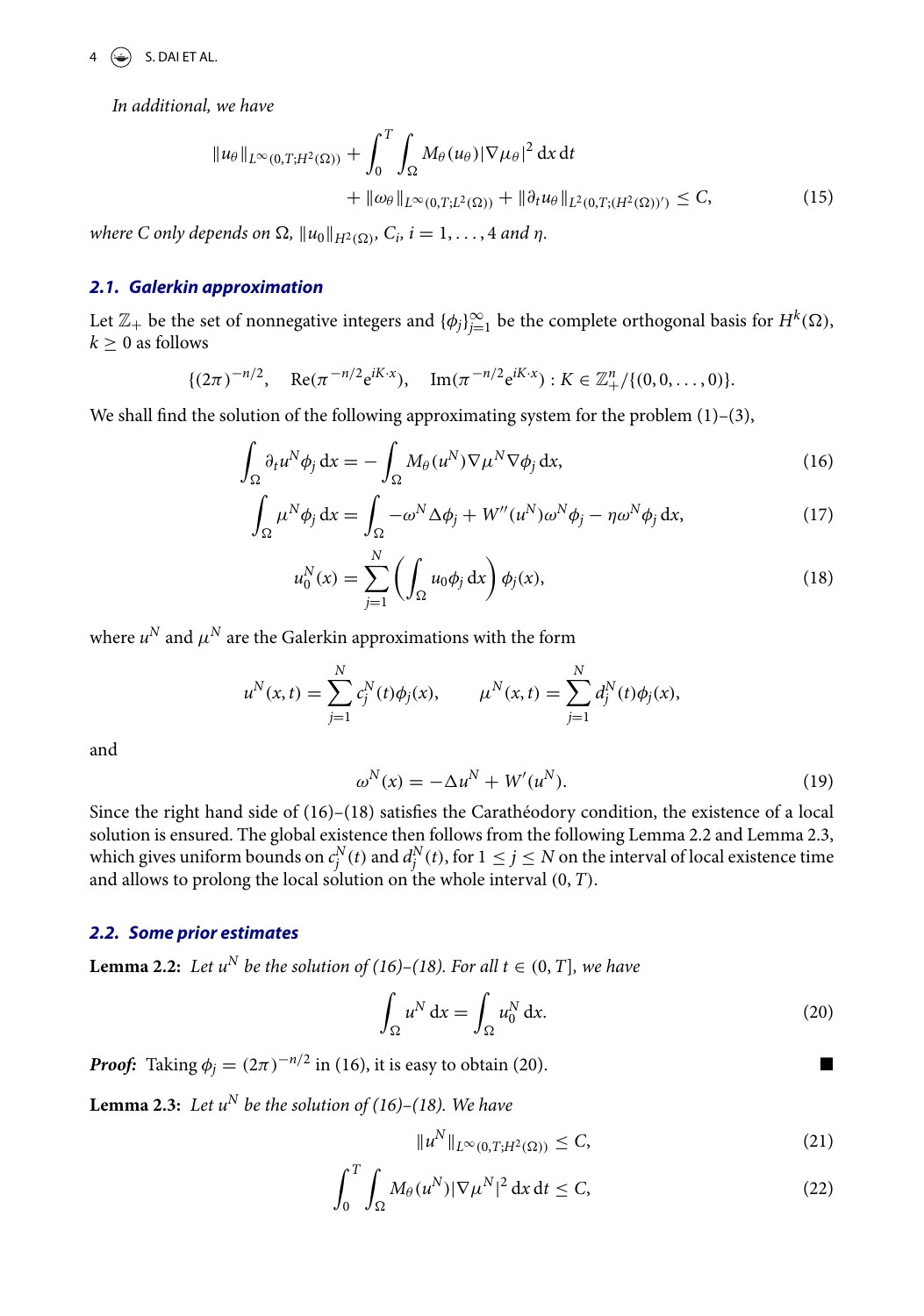APPLICABLE ANALYSIS  $\left(\bigcirc\right)$  5

$$
\|\omega^N\|_{L^{\infty}(0,T;L^2(\Omega))} \leq C,\tag{23}
$$

where C only depends on  $\Omega$ ,  $||u_0||_{H^2(\Omega)}$ ,  $C_i$ ,  $i = 1, \ldots, 4$  and  $\eta$ .

*Proof:* Replacing  $\mu^N$  in place of  $\phi_j$  in equation (16), we have

$$
\int_{\Omega} \partial_t u^N \mu^N dx + \int_{\Omega} M_\theta(u^N) |\nabla \mu^N|^2 dx = 0.
$$
 (24)

Taking  $\partial_t u^N$  in the place of  $\phi_j$  in equation (17) and by (19), we obtain

$$
\int_{\Omega} \partial_t u^N \mu^N dx = \int_{\Omega} -\omega^N \frac{\partial \Delta u^N}{\partial t} + \omega^N \frac{\partial W'(u^N)}{\partial t} - \eta \omega^N \frac{\partial u^N}{\partial t} dx
$$
  
\n
$$
= \int_{\Omega} \omega^N \frac{\partial}{\partial t} (-\Delta u^N + W'(u^N)) - \eta (-\Delta u^N + W'(u^N)) \frac{\partial u^N}{\partial t} dx
$$
  
\n
$$
= \frac{d}{dt} \int_{\Omega} \frac{1}{2} |\omega^N|^2 - \eta \left( \frac{1}{2} |\nabla u^N|^2 + W(u^N) \right) dx.
$$
 (25)

By (24) and (25), we have

$$
\frac{d}{dt}\int_{\Omega}\frac{1}{2}|\omega^N|^2 - \eta\left(\frac{1}{2}|\nabla u^N|^2 + W(u^N)\right)dx + \int_{\Omega}M_\theta(u^N)|\nabla\mu^N|^2 dx = 0.
$$

Integrating with respect to  $t$  from 0 to  $T$ , we have

$$
\int_{\Omega} \frac{1}{2} |\omega^N|^2 - \eta \left( \frac{1}{2} |\nabla u^N|^2 + W(u^N) \right) dx + \int_0^T \int_{\Omega} M_\theta(u^N) |\nabla \mu^N|^2 dx dt
$$
  
\n
$$
\leq \int_{\Omega} \frac{1}{2} |\omega_0^N|^2 dx - \eta \left( \frac{1}{2} |\nabla u_0^N|^2 + W(u_0^N) \right) dx
$$
  
\n
$$
\leq C \| u_0^N \|_{H^2}^2.
$$
\n(26)

Let us consider the first term of the left hand of (26). By (12) and (19), we have

$$
\int_{\Omega} \frac{1}{2} |\omega^{N}|^{2} - \eta \left( \frac{1}{2} |\nabla u^{N}|^{2} + W(u^{N}) \right) dx
$$
\n
$$
= \int_{\Omega} \left( \frac{1}{2} |\omega^{N}|^{2} - \eta \omega^{N} u^{N} \right) dx + \int_{\Omega} \eta \omega^{N} u^{N} - \eta \left( \frac{1}{2} |\nabla u^{N}|^{2} + W(u^{N}) \right) dx
$$
\n
$$
\geq \int_{\Omega} \frac{1}{2} |\omega^{N}|^{2} dx - \int_{\Omega} \frac{1}{4} |\omega^{N}|^{2} dx - \int_{\Omega} \eta^{2} |u^{N}|^{2} dx
$$
\n
$$
+ \eta \int_{\Omega} |\nabla u^{N}|^{2} + W'(u^{N}) u^{N} - \left( \frac{1}{2} |\nabla u^{N}|^{2} + W(u^{N}) \right) dx
$$
\n
$$
\geq \int_{\Omega} \frac{1}{4} |\omega^{N}|^{2} + \frac{\eta}{2} |\nabla u^{N}|^{2} dx + \eta \int_{\Omega} (W'(u^{N}) u^{N} - W(u^{N}) - \eta |u^{N}|^{2}) dx
$$
\n
$$
\geq \int_{\Omega} \frac{1}{4} |\omega^{N}|^{2} + \frac{\eta}{2} |\nabla u^{N}|^{2} dx + C_{3}(p - 1)\eta \int_{\Omega} |u^{N}|^{2p} dx - \eta \int_{\Omega} \eta |u^{N}|^{2} dx.
$$

Since  $p > 1$ , we have

$$
\int_{\Omega} \left( |\omega^N|^2 + |\nabla u^N|^2 + \int_{\Omega} |u^N|^{2p} \right) dx + \int_0^T \int_{\Omega} M_\theta(u^N) |\nabla \mu^N|^2 dx dt \leq C,
$$

where C depends only on  $||u_0||_{H^2(\Omega)}$ ,  $C_i$ ,  $i = 1, ..., 4$  and  $\eta$ . The estimates of (22) and (23) are established.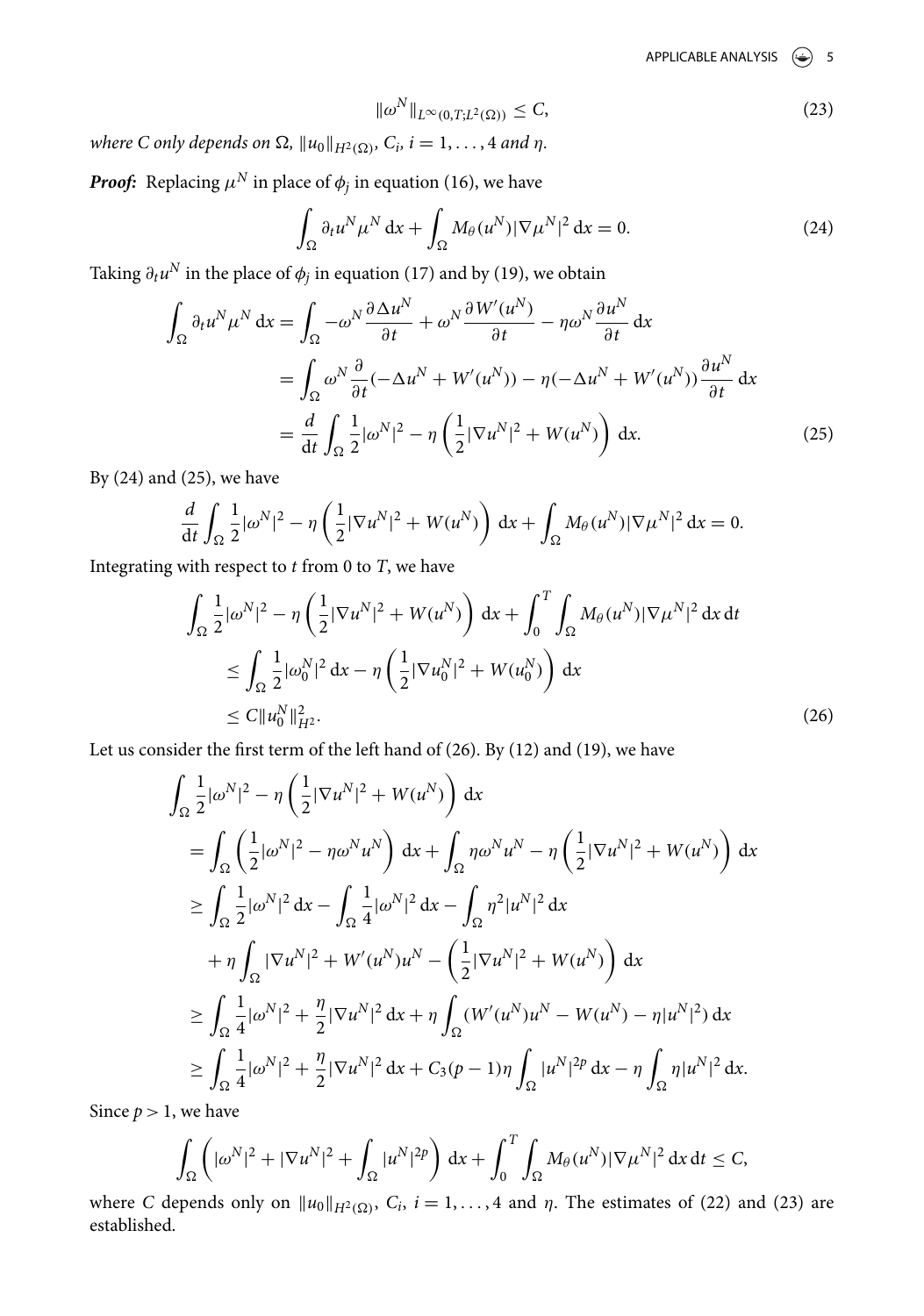$6 \quad \Leftrightarrow$  S. DAI ET AL.

Since

$$
\int_{\Omega} |\omega^N|^2 dx = \int_{\Omega} |-\Delta u^N + W'(u^N)|^2 dx \leq C
$$

and  $H^1(\Omega) \subset L^{4p-2}(\Omega)$  for  $1 < p < \infty$  if  $n = 1, 2$  or  $1 < p \leq \frac{n-1}{n-2}$  if  $n \geq 3$  is a continuous embedding, we get

$$
\int_{\Omega} |-\Delta u^N|^2 dx \le 2 \left( \int_{\Omega} |W'(u^N)|^2 dx + \int_{\Omega} |\omega^N|^2 dx \right)
$$
  
\n
$$
\le C \int_{\Omega} |u^N|^{4p-2} dx + C
$$
  
\n
$$
\le C \int_{\Omega} |\nabla u^N|^2 dx + C.
$$
\n(27)

So the estimate  $(21)$  is obtained by  $(20)$  and  $(27)$ .

The Sobolev embedding theorem for the space  $H^2(\Omega)$  yields the following corollaries.

**Corollary 2.4:** Let  $u^N$  be the solution of (16)–(18). We have

$$
||u^N||_{L^{\infty}(0,T;X)} \leq C, \quad \text{if } n = 1,2,3,
$$
 (28)

where  $X = C^{\alpha}(\Omega)$  with  $0 < \alpha < \frac{1}{2}$  for  $n = 1, 2, 3$ , and  $X = L^{q}(\Omega)$ ,  $1 \leq q < \infty$  for  $n = 4, 1 \leq q \leq$  $2n/(n-4)$  for  $n > 4$ .

**Corollary 2.5:** Let  $u^N$  be the solution of (16)–(18). We have

$$
||M_{\theta}(u^N)||_{L^{\infty}(0,T;L^{\infty}(\Omega))} \leq C, \quad \text{if } n = 1,2,3,
$$
\n(29)

and

$$
||M_{\theta}(u^N)||_{L^{\infty}(0,T;X)} + ||\sqrt{M_{\theta}(u^N)}||_{L^{\infty}(0,T;Y)} \leq C, \quad \text{if } n \geq 4,
$$
 (30)

where  $X = L^{q_1}(\Omega)$ ,  $Y = L^{q_2}(\Omega)$  with  $1 \le q_1, q_2 < \infty$ , if  $n = 4$ , and  $1 \le q_1 \le 2n/m(n-4)$ ,  $1 \le q_2 \le$  $4n/m(n-4)$  if  $n \geq 5$ .

**Corollary 2.6:** Let  $u^N$  be the solution of (16)–(18). We have

$$
||W'(u^N)||_{L^{\infty}(0,T;X)} + ||W''(u^N)||_{L^{\infty}(0,T;Y)} \leq C,
$$
\n(31)

where  $X = Y = L^{\infty}(\Omega)$  if  $n = 1, 2, 3,$  and  $X = L^{q_1}(\Omega)$ ,  $Y = L^{q_2}(\Omega)$  with  $1 \le q_1, q_2 < \infty$ , if  $n = 4$ , and  $1 \leq q_1 \leq (1/(2p-1))(2n/(n-4)), 1 \leq q_2 \leq (1/(p-1))(n/(n-4)),$  if  $n > 4$ .

**Lemma 2.7:** Let  $u^N$  be the solution of (16)–(18). We have

$$
\|\mu^N\|_{L^2(0,T;H^1(\Omega))} \le C_\theta,
$$
\n(32)

where C depend on  $\theta$ ,  $\Omega$ ,  $||u_0||_{H^2(\Omega)}$ ,  $C_i$ ,  $i = 1, \ldots, 4$  and  $\eta$ .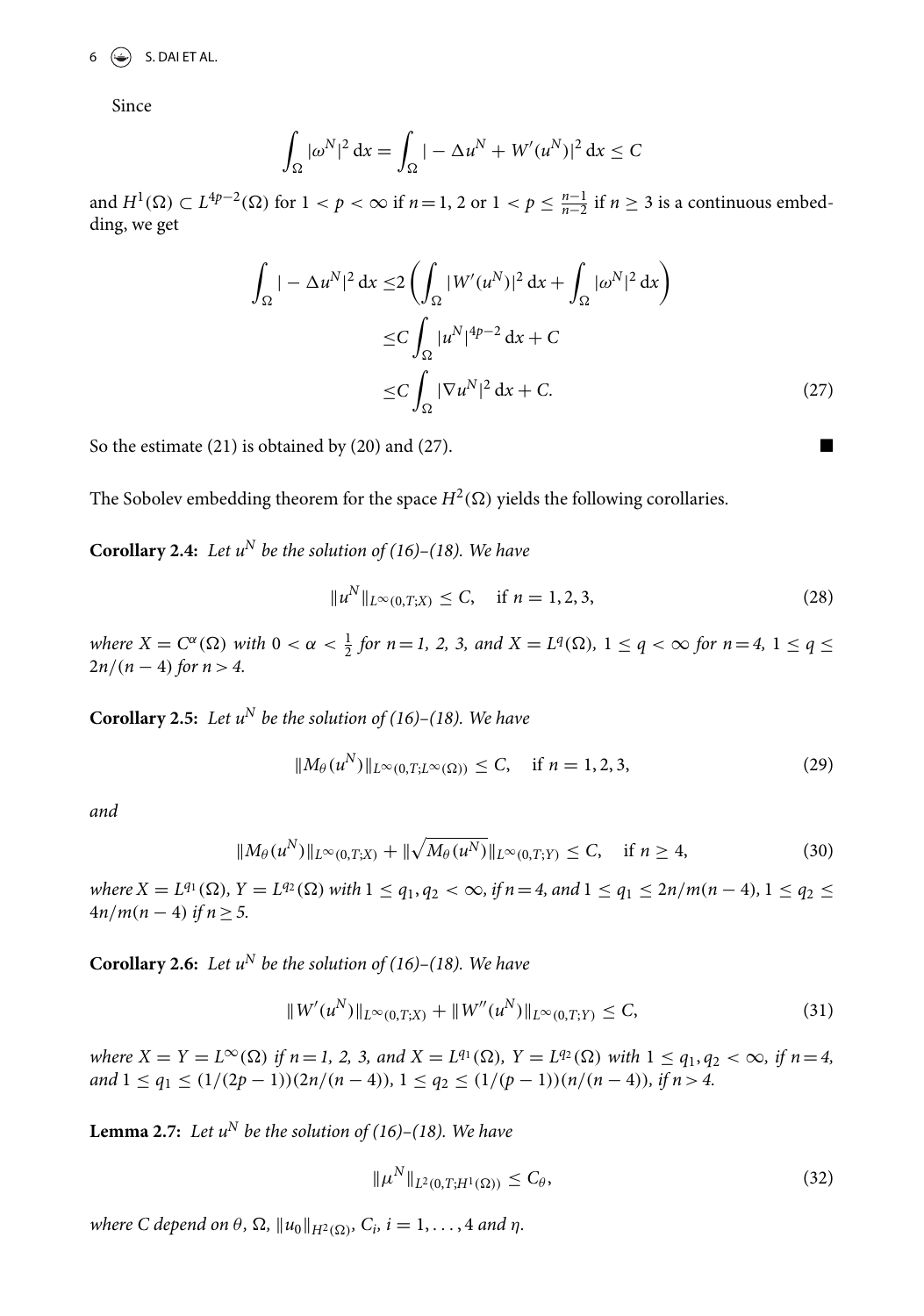*Proof:* Taking  $\phi_j = (2\pi)^{-n/2}$  in (17), and by Corollary 2.6, we have

$$
\int_{\Omega} \mu^N dx = \int_{\Omega} W''(u^N) \omega^N - \eta \omega^N dx
$$
  
\n
$$
\leq \int_{\Omega} |W''(u^N)|^2 dx + C \int_{\Omega} |\omega^N|^2 dx + C
$$
  
\n
$$
\leq C.
$$

By (8), we have  $M_{\theta}(u) \geq \theta^m$ . So by (22), we have

$$
\int_0^T \int_{\Omega} |\nabla \mu^N|^2 dx dt \leq C \theta^{-m}.
$$

We get (32) by Poincaré inequality.

**Lemma 2.8:** Let  $u^N$  be the solution of (16)–(18). We have

$$
\|\partial_t u^N\|_{L^2(0,T;(H^2(\Omega))')} \leq C,
$$
\n(33)

where C only depend on  $\Omega$ ,  $||u_0||_{H^2(\Omega)}$ ,  $C_i$ ,  $i = 1, \ldots, 4$  and  $\eta$ .

*Proof:* For any  $\phi \in L^2(0, T; H^2(\Omega))$ , by Hölder inequality, we have

$$
\left| \int_{\Omega} \frac{\partial u^N}{\partial t} \phi \, dx \right| = \left| \int_{\Omega} M_{\theta}(u^N) \nabla \mu^N \nabla \phi \, dx \right|
$$
  

$$
\leq ||\sqrt{M_{\theta}(u^N)}||_{L^n(\Omega)} ||\sqrt{M_{\theta}(u^N) \nabla \mu^N}||_{L^2(\Omega)} ||\nabla \phi||_{L^{2n/(n-2)}}.
$$

By Corollary 2.5, we get

$$
\left| \int_0^T \int_{\Omega} \frac{\partial u^N}{\partial t} \phi \, dx \, dt \right| \leq C \int_0^T \|\sqrt{M_\theta(u^N)} \nabla \mu^N \|_{L^2(\Omega)} \|\phi\|_{H^2} \, dt
$$
  

$$
\leq \|\sqrt{M_\theta(u^N)} \nabla \mu^N \|_{L^2(0,T;L^2(\Omega))} \|\phi\|_{L^2(0,T;H^2(\Omega))}
$$
  

$$
\leq C.
$$

The lemma is proved.

# **2.3. Proof of theorem 2.1**

By Aubin-Lions Lemma, there exists a subsequence of  $u^N$  (not relabeled) and a function  $u_\theta$  such that as  $N\to\infty$ 

$$
u^N \rightharpoonup u_\theta, \quad \text{weak} \rightharpoonup \text{in } L^\infty(0, T; H^2(\Omega)), \tag{34}
$$

$$
u^N \to u_\theta, \quad \text{strongly in } C(0, T; H^{2-\varepsilon}(\Omega)) \text{ for any } 0 < \varepsilon < 1,\tag{35}
$$

$$
u^N \to u_\theta, \quad \text{strongly in } C(0, T; X) \text{ and a.e. in } Q_T,
$$
\n(36)

$$
\partial_t u^N \rightharpoonup \partial_t u_\theta, \quad \text{weakly in } L^2(0, T; (H^2(\Omega))'),\tag{37}
$$

where  $X = C^{\alpha}(\Omega)$  with  $0 < \alpha < \frac{1}{2}$  for  $n = 1, 2, 3$ , and  $X = L^{q}(\Omega)$ ,  $1 \le q < \infty$  if  $n = 4, q <$  $(2n/(n-4))$  for  $n>4$ . In addition, we obtain the following bound for  $u_{\theta}$ ,

$$
||u_{\theta}||_{L^{\infty}(0,T;H^2(\Omega))} + ||\partial_t u_{\theta}||_{L^2(0,T;(H^2(\Omega))')} \leq C.
$$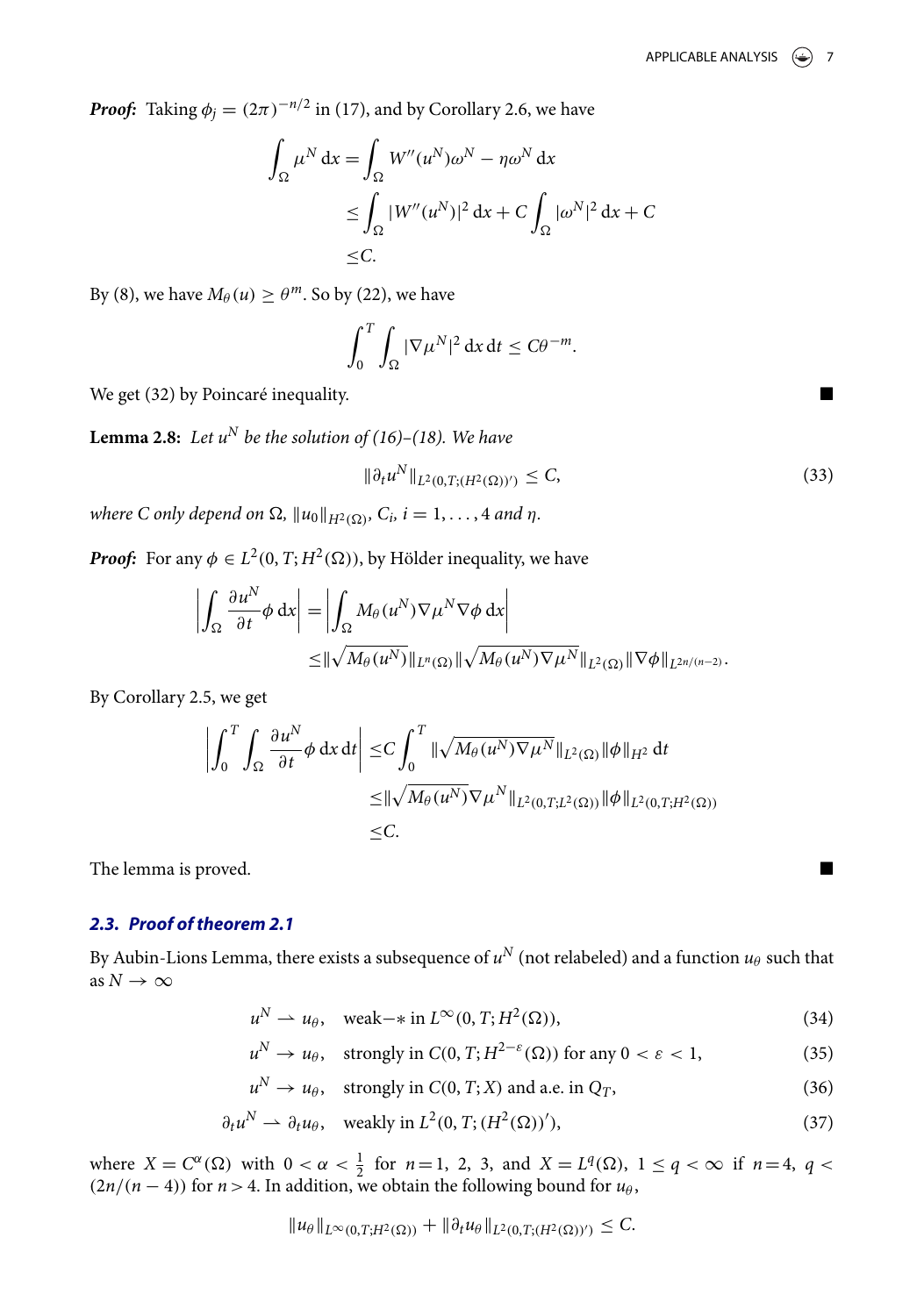$8 \quad \textcircled{\textcircled{\raisebox{-0.6ex}{\scriptsize$\bigcirc$}}}$  S. DAI ET AL.

By (32), there exist a subsequence of  $\mu^N$  (not relabeled) and a function  $\mu_\theta$  such that as  $N \to \infty$ 

$$
\mu^N \to \mu_\theta, \quad \text{weakly in } L^2(0, T; H^1(\Omega)). \tag{38}
$$

By (36), when  $n \leq 4$ ,  $M_{\theta}(u^N) \to M_{\theta}(u_{\theta})$ , strongly in  $C([0, T]; L^n(\Omega))$ . So we have

$$
M_{\theta}(u^N)\nabla \mu^N \rightharpoonup M_{\theta}(u_{\theta})\nabla \mu_{\theta}, \quad \text{weakly in } L^2(0, T; L^{2n/(n+2)}(\Omega)).
$$
 (39)

When  $n \geq 5$ , by (36) again, we have

$$
M_{\theta}(u^N) \to M_{\theta}(u_{\theta}), \quad \text{strongly in } C([0, T]; L^{n/2}(\Omega)), \tag{40}
$$

$$
\sqrt{M_{\theta}(u^N)} \to \sqrt{M_{\theta}(u_{\theta})}, \quad \text{strongly in } C([0, T]; L^n(\Omega)).
$$
\n(41)

By (22), there exists a subsequence of  $\sqrt{M_\theta(u^N)}\nabla \mu^N$  (not relabeled) and a function  $\chi_\theta$  such that

$$
\sqrt{M_{\theta}(u^N)}\nabla \mu^N \rightharpoonup \chi_{\theta}
$$
, weakly in  $L^2(0, T; L^2(\Omega))$ .

Combining with (40) and (41), we have

$$
\sqrt{M_{\theta}(u^N)}(\sqrt{M_{\theta}(u^N)}\nabla\mu^N) \rightharpoonup \sqrt{M_{\theta}(u_{\theta})}\chi_{\theta}, \quad \text{weakly in } L^2(0, T; L^{2n/(n+2)}(\Omega)),
$$
  

$$
M_{\theta}(u^N)\nabla\mu^N \rightharpoonup M_{\theta}(u_{\theta})\nabla\mu_{\theta}, \quad \text{weakly in } L^2(0, T; L^{2n/(n+4)}(\Omega)).
$$

We also get (39) by the uniqueness of weak limits.

By (37) and (39) and letting  $N \to \infty$  in (16), we have

$$
\int_0^T \langle \partial_t u_\theta, \phi \rangle_{(H^2(\Omega)', H^2(\Omega))} dt = - \int_0^T \int_{\Omega} M_\theta(u_\theta) \nabla \mu_\theta \nabla \phi dx dt,
$$

for all  $\phi \in L^2(0, T; H^2(\Omega)).$ 

By (31) and (34), we have

$$
\omega^N = -\Delta u^N + W'(u^N) \rightharpoonup \omega_\theta, \quad \text{weakly--* in } L^\infty(0, T; L^2(\Omega)),\tag{42}
$$

where  $\omega_{\theta} = -\Delta u_{\theta} + W'(u_{\theta})$ . Then for any  $\phi \in H^2(\Omega)$ , we get

$$
\omega^N \phi \rightharpoonup \omega_\theta \phi, \quad \text{weakly--* in } L^\infty(0,T; L^{n/(n-2)}(\Omega)). \tag{43}
$$

By (31), we have

$$
W''(u^N) \to W''(u_\theta), \quad \text{strongly in } L^{n/2}(\Omega) \text{ for } t \in (0, T) \text{ a.e.}. \tag{44}
$$

By (38), (42), (43), and (44) and taking  $N \rightarrow \infty$  in (17), we have

$$
\int_0^T \int_{\Omega} \mu_{\theta} \phi \, dx \, dt = \int_0^T \int_{\Omega} \left( \omega_{\theta} (-\Delta \phi + W''(u_{\theta}) \phi) + \eta \omega_{\theta} \phi \right) \, dx \, dt
$$

for all  $\phi \in L^2(0, T; H^2(\Omega))$ . Together, these results yields (14).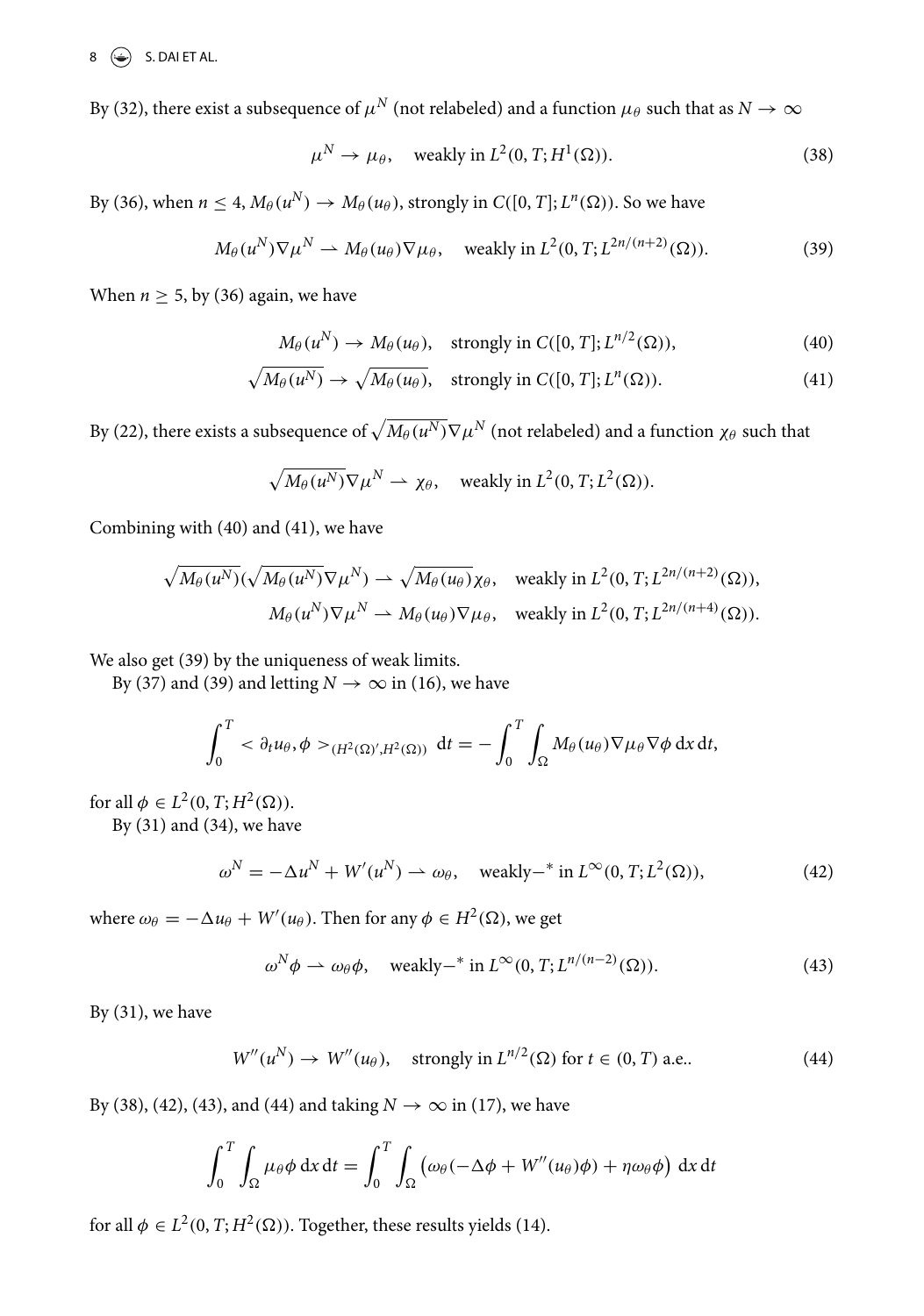#### **3. Weak solution with positive mobilities for n**=**1, 2, 3**

In this section, we assume  $n=1, 2, 3$ , require the non-degenerate function  $M_\theta(u)$  to satisfy (8), and further assume that  $W(u) \in C^4(\mathbb{R}; \mathbb{R})$  satisfies the condition (9)–(12). Under these additional conditions we obtain smoother solution to the problem (1)–(3).

**Theorem 3.1:** Let  $u_0(x) \in H^2(\Omega)$ . Under the assumptions of (8) and (9)–(12), for any  $T > 0$  is a given constant, there exists a functions  $u_{\theta}$ , such that it satisfies the following conditions

- (i)  $u_{\theta} \in L^2(0, T; H^5(\Omega)) \cap C(0, T; H^{5-\varepsilon}(\Omega)) \cap C([0, T]; C^{3,\alpha}(\Omega)), 0 < \alpha < 1/2;$
- (ii)  $\partial_t u_\theta \in L^2(0, T; (H^2(\Omega))')$ ;

(iii) 
$$
u(0) = u_0;
$$

(iv) For all  $\xi \in L^2(0, T; H^2(\Omega))$ , the following integral equality holds:

$$
\int_0^T \langle \partial_t u_\theta, \xi \rangle_{H^2(\Omega)', H^2(\Omega)} dt
$$
\n
$$
= -\int_0^T \int_{\Omega} M_\theta(u_\theta) \left( -\nabla \Delta \omega_\theta + W'''(u_\theta) \nabla u_\theta \omega_\theta + W''(u_\theta) \nabla \omega_\theta - \eta \nabla \omega_\theta \right) \nabla \xi \, dx \, dt,
$$
\n(45)

where  $\omega_{\theta} = -\Delta u_{\theta} + W'(u_{\theta}).$ 

### **3.1. Further estimates of u** $\theta$

Replacing  $\phi_j$  by  $\omega^N$  in (17) and integrating in [0, T], we have

$$
\int_0^T \int_{\Omega} \mu^N \omega^N dx dt = \int_0^T \int_{\Omega} |\nabla \omega^N|^2 + W''(u^N) |\omega^N|^2 - \eta |\omega^N|^2 dx dt.
$$

By Young's inequality and Corollary 2.6, we have

$$
\int_0^T \int_{\Omega} |\nabla \omega^N|^2 dx dt \le C_\theta \left( \int_0^T \int_{\Omega} |\mu^N|^2 dx dt + \int_0^T \int_{\Omega} |\omega^N|^2 dx dt \right) \le C_\theta.
$$
 (46)

By  $(19)$ , we have

$$
\int_0^T \int_{\Omega} |\nabla \Delta u^N|^2 dx dt
$$
  
\n
$$
\leq 2 \int_0^T \int_{\Omega} |\nabla \omega^N|^2 dx dt + 2 \int_0^T \int_{\Omega} |W''(u^N)|^2 |\nabla u^N|^2 dx dt
$$
  
\n
$$
\leq C_\theta.
$$
\n(47)

By Sobolev embedding theorem, we could also get

$$
\|\nabla u^N\|_{L^2(0,T;C^{\alpha}(\Omega))} \le \|u^N\|_{L^2(0,T;H^3(\Omega))} \le C_{\theta},\tag{48}
$$

with  $0 < \alpha < 1/2$ . By (17) and (19), we have

$$
\mu^N = -\Delta \omega^N + W''(u^N)\omega^N - \eta \omega^N,
$$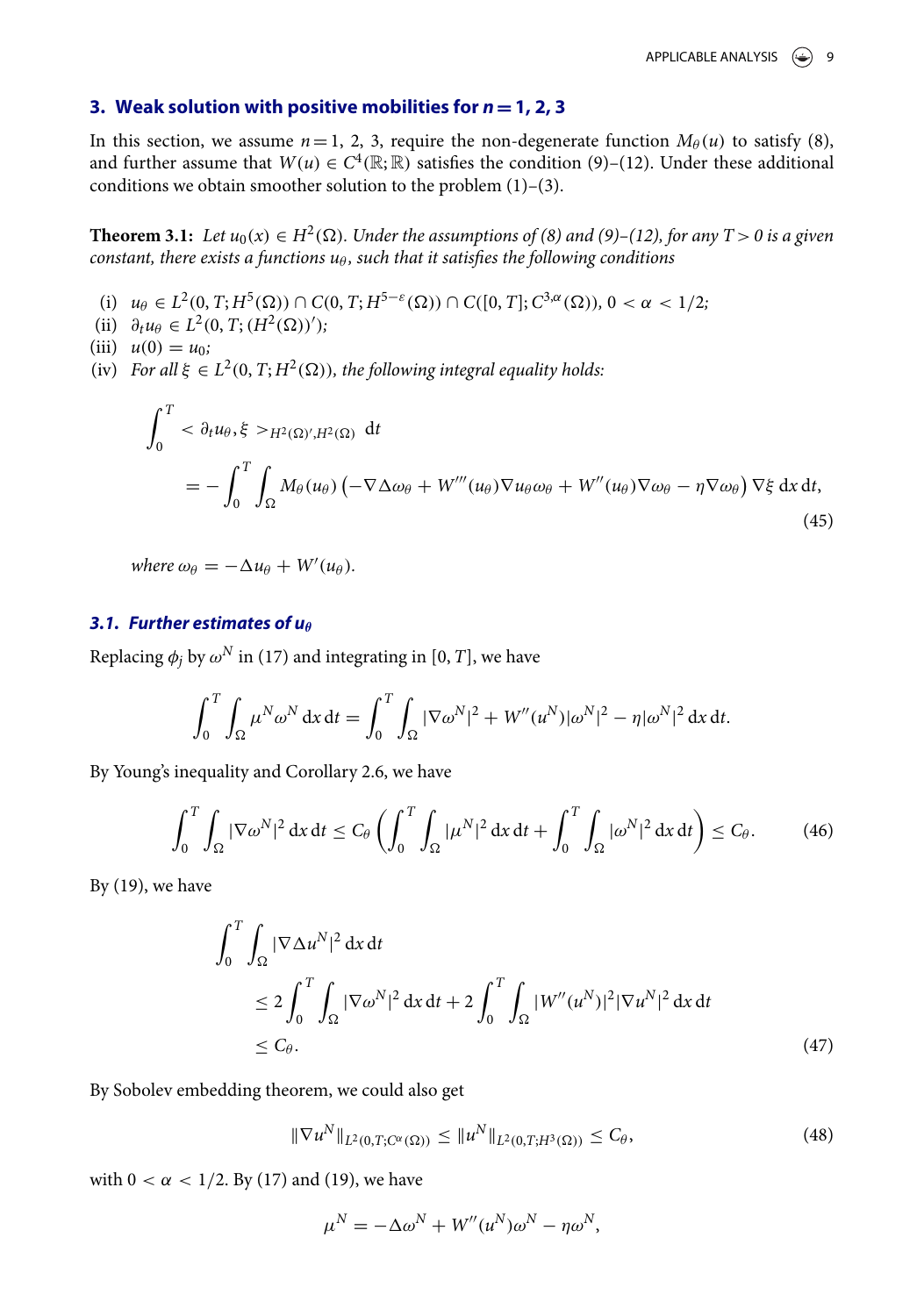10  $\left(\frac{1}{2}\right)$  S. DAI ET AL.

in the sense of distribution. Then by (32) and (28), we could obtain

$$
\int_0^T \int_{\Omega} |\Delta \omega^N|^2 dx dt
$$
  
\n
$$
\leq \int_0^T \int_{\Omega} |\mu^N|^2 + |W''(u^N)\omega^N|^2 dx dt + \eta \int_0^T \int_{\Omega} |\omega^N| dx dt
$$
  
\n
$$
\leq C_\theta.
$$

By Sobolev embedding theorem, we have

$$
\|\omega^N\|_{L^2(0,T;L^\infty(\Omega))} \le \|\omega^N\|_{L^2(0,T;H^2(\Omega))} \le C_\theta.
$$
\n(49)

Again, by (17) and (19), we get

$$
\nabla \mu^{N} = -\nabla \Delta \omega^{N} + W'''(u^{N}) \nabla u^{N} \omega^{N} + W''(u^{N}) \nabla \omega^{N} - \eta \nabla \omega^{N},
$$

in the sense of distribution. So by (28), (32), (46), (48) and (49), we could obtain

$$
\int_0^T \int_{\Omega} |\nabla \Delta \omega^N|^2 dx dt
$$
  
\n
$$
\leq C \int_0^T \int_{\Omega} |\nabla \mu^N|^2 + |W'''(u^N) \nabla u^N \omega^N|^2 + |W''(u^N) \nabla \omega^N|^2 dx dt
$$
  
\n
$$
+ C\eta^2 \int_0^T \int_{\Omega} |\nabla \omega^N|^2 dx dt
$$
  
\n
$$
\leq C_\theta.
$$
\n(50)

By  $(19)$ , we have

$$
\nabla \Delta \omega^N = -\nabla \Delta^2 u^N + W^{(4)}(u^N)|\nabla u^N|^2 \nabla u^N + W'''(u^N)\nabla (|\nabla u^N|^2) + W'''(u^N)\nabla u^N \Delta u^N + W''(u^N)\nabla \Delta u^N.
$$

By (28), (50), (48), and (47), we have

$$
\int_0^T \int_{\Omega} |\nabla \Delta^2 u^N|^2 dx dt
$$
  
\n
$$
\leq C \int_0^T \int_{\Omega} |\nabla \Delta \omega^N|^2 + |\nabla u^N|^6 + |\nabla u^N|^2 |\nabla^2 u^N|^2 + |\nabla \Delta u^N|^2 dx dt
$$
  
\n
$$
\leq C_\theta.
$$

# **3.2.** Convergence of  $\{u^N\}$

By Aubin-Lions Lemma, there exists a subsequence of  $u^N$  (not relabeled) and a function  $u_\theta$  such that as  $N \to \infty$ 

$$
u^N \rightharpoonup u_\theta, \quad \text{weak}-\ast \text{ in } L^\infty(0,T;H^5(\Omega)),\tag{51}
$$

$$
u^N \to u_\theta, \quad \text{strongly in } C(0, T; H^{5-\varepsilon}(\Omega)) \text{ for any } 0 < \varepsilon < 1,\tag{52}
$$

$$
u^N \to u_\theta
$$
, strongly in  $C(0, T; C^{3,\alpha})$  and a.e. in  $Q_T$ , (53)

$$
\partial_t u^N \rightharpoonup \partial_t u_\theta, \quad \text{weakly in } L^2(0, T; (H^2(\Omega))'),\tag{54}
$$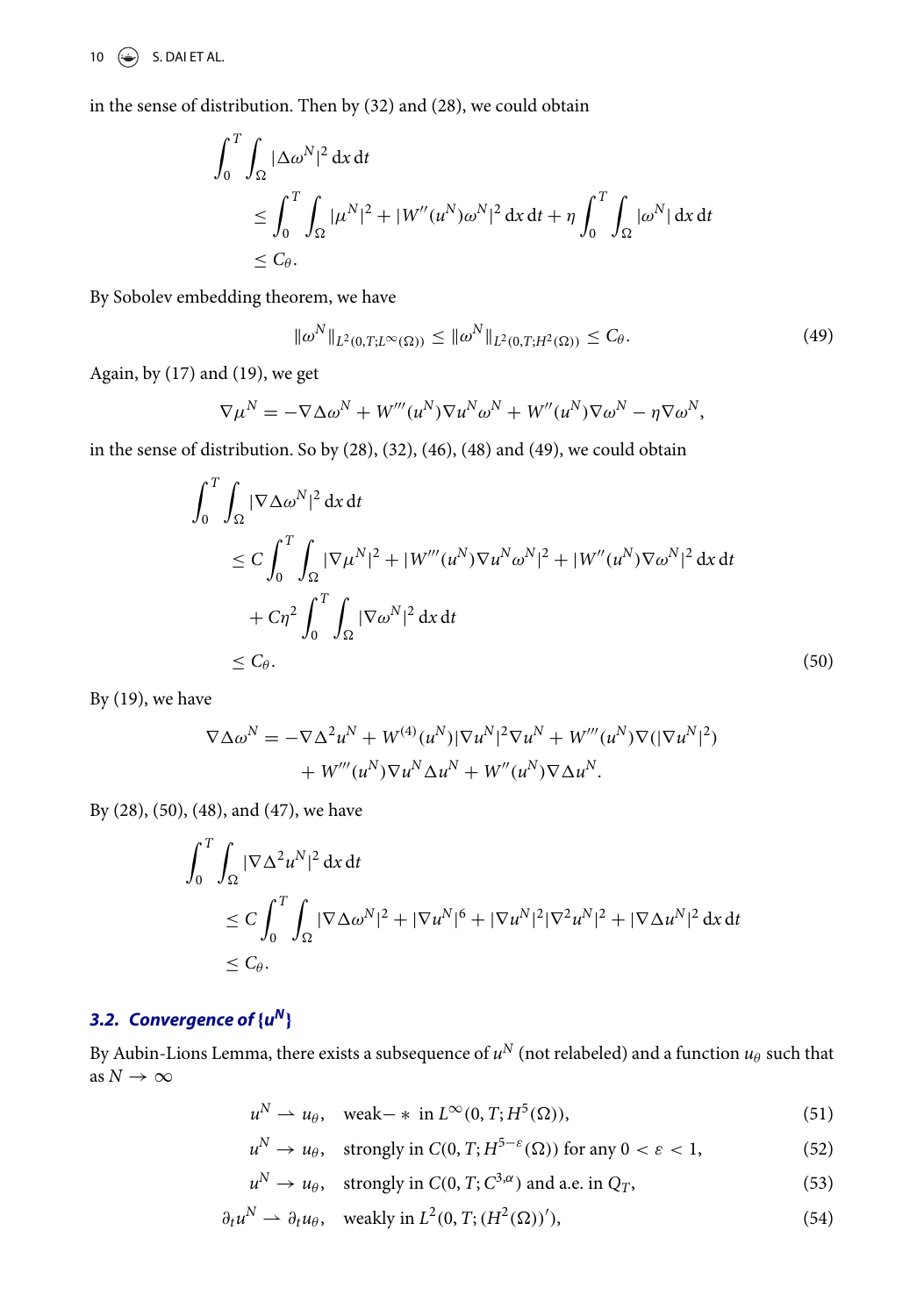where  $0 < \alpha < \frac{1}{2}$ . In addition, we could obtain the following bound for  $u_{\theta}$ ,

$$
||u_{\theta}||_{L^{\infty}(0,T;H^{5}(\Omega))} + ||\partial_{t}u_{\theta}||_{L^{2}(0,T;(H^{2}(\Omega))')} \leq C.
$$
\n(55)

By (53), we have

$$
M_{\theta}(u^N) \to M_{\theta}(u_{\theta}), \quad \text{strongly in } C(0, T; L^q(\Omega)), \tag{56}
$$

$$
W^{(k)}(u^N) \to W^{(k)}(u_\theta), \quad \text{strongly in } C(0, T; L^q(\Omega)), \tag{57}
$$

for any  $1 \le q < \infty$ , and  $k = 0, 1, 2, 3, 4$ .

By  $(42)$  and  $(50)$ , we have

$$
\nabla \Delta \omega^N \rightharpoonup \nabla \Delta \omega_\theta, \quad \text{weakly in } L^2(0, T; L^2(\Omega)), \tag{58}
$$

where  $\omega_{\theta} = -\Delta u_{\theta} + W'(u_{\theta}).$ 

By (42) and (48), we have

$$
\nabla u^N \omega^N \rightharpoonup \nabla u_\theta \omega_\theta, \quad \text{weakly in } L^2(0, T; L^2(\Omega)). \tag{59}
$$

By (46), we have

$$
\nabla \omega^N \rightharpoonup \nabla \omega_\theta, \quad \text{weakly in } L^2(0, T; L^2(\Omega)). \tag{60}
$$

As the similar process of proof of theorem 2.1 in subsection 2.3, by (54), and (57)–(60), we could obtain for any  $\xi \in L^2(0, T; H^2(\Omega)),$ 

$$
\int_0^T <\partial_t u_\theta, \xi >_{H^2(\Omega)',H^2(\Omega)} dt
$$
  
= 
$$
- \int_0^T \int_{\Omega} M_\theta(u_\theta) \left( -\nabla \Delta \omega_\theta + W'''(u_\theta) \nabla u_\theta \omega_\theta + W''(u_\theta) \nabla \omega_\theta - \eta \nabla \omega_\theta \right) \nabla \xi \, dx \, dt,
$$

with

$$
\omega_{\theta}=-\Delta u_{\theta}+W'(u_{\theta}).
$$

### **4. Weak solutions with degenerate mobility**

In this section, we assume  $n=1, 2, 3$  and consider the degenerate case for problem (1)–(3). We assume the function  $M(u) \in C(\mathbb{R}, \mathbb{R}^+)$  and there exist  $\delta > 0$  and  $c_0 > 0$  such that  $M(u) = |1 + u|^m$ for  $u \in B_\delta(-1) := (-1 - \delta, -1 + \delta)$ , while  $M(u) \ge c_0 > 0$  for  $u \in \mathbb{R} \setminus B_\delta(-1)$ . In addition, there exist  $M_1, M_2 > 0$  such that

$$
0 \le M(u) \le M_1|u|^m + M_2, \quad \text{for all } u \in \mathbb{R}.
$$

where *m* can be any positive number  $0 < m < \infty$ . We assume that  $W(u) \in C^4(\mathbb{R}, \mathbb{R})$  satisfies the conditions  $(9)-(12)$ .

**Theorem 4.1:** Let  $u_0(x) \in H^2(\Omega)$ . Under the above assumptions of  $M(u)$  and (9)–(12), for any  $T > 0$ is a given constant, there exists a function u, such that it satisfies the following conditions

- (i)  $u \in L^{\infty}(0, T; H^2(\Omega)) \cap C([0, T]; H^{2-\varepsilon}(\Omega)) \cap C([0, T]; C^{\alpha}(\Omega))$ , where  $0 < \varepsilon < 2$  and  $0 < \alpha <$  $1/2;$
- (ii)  $\partial_t u_\theta \in L^2(0, T; (H^2(\Omega))')$ ;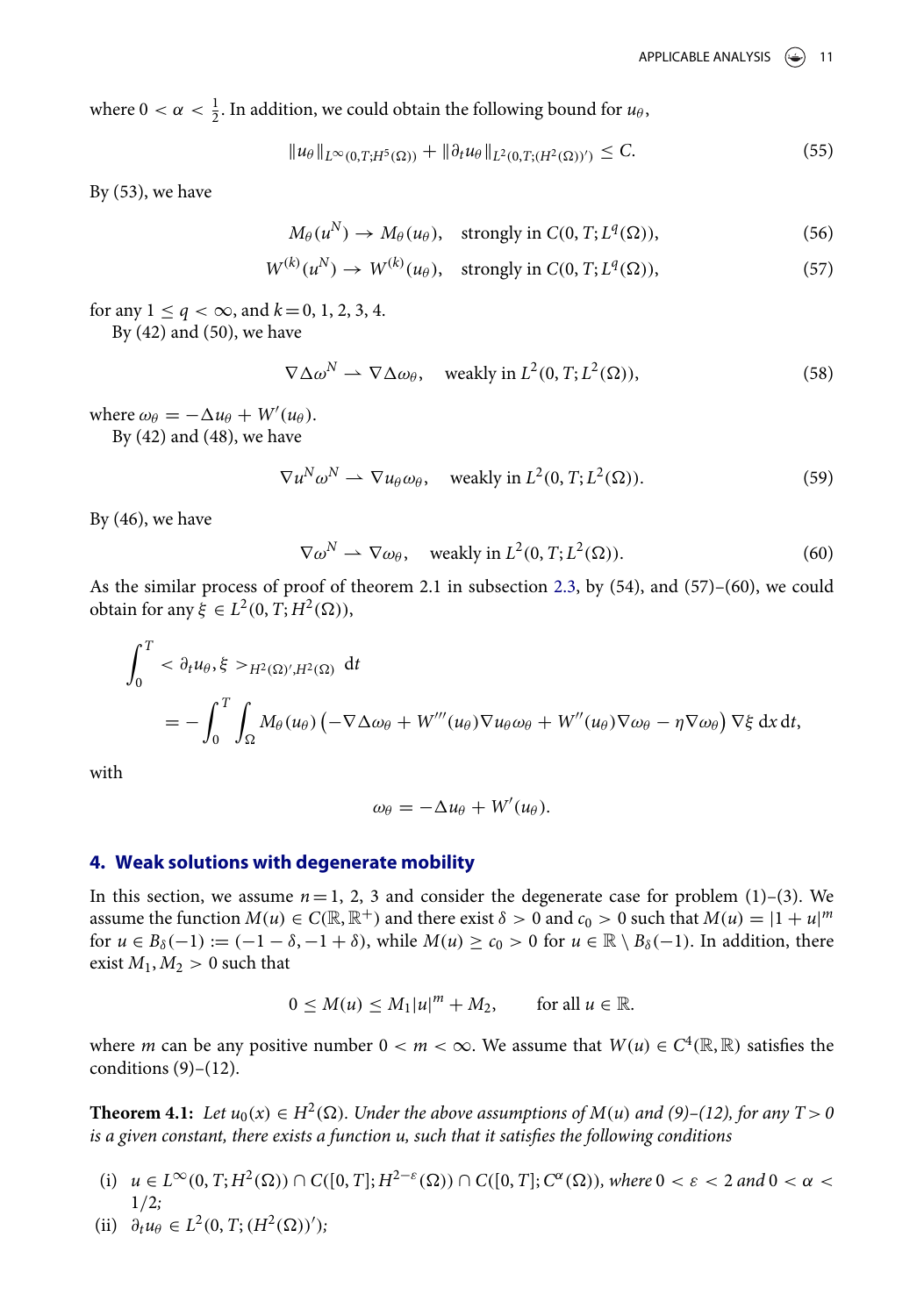12  $\left(\frac{1}{2}\right)$  S. DAI ET AL.

- (iii)  $u(0) = u_0$ ;
- (iv) Letting the set  $P := \{(x, t) \in \Omega_T : |1 + u| \neq 0\}$ , we have
	- (a) there exist a set  $B \subset \Omega_T$  with  $|\Omega_T \setminus B| = 0$  and a function  $\zeta : \Omega_T \to \mathbb{R}^n$  satisfying  $\chi_{B \cap P} M(u) \zeta \in L^2(0, T; L^{2n/(n+2)}(\Omega))$  such that

$$
\int_0^T <\partial_t u, \phi>_{\lt (H^2(\Omega))',H^2(\Omega)>} dt = -\int_{B \cap P} M(u)\zeta \cdot \nabla \phi \,dx\,dt,\tag{61}
$$

for all  $\phi \in L^2(0, T; H^2(\Omega));$ 

(b) if  $\nabla \Delta^2 u \in L^q(U)$  for some open subset  $U \subset \Omega_T$  and some  $q > 1$ , then we have

$$
\zeta = -\nabla \Delta \omega + W'''(u)\nabla u\omega + W''(u)\nabla \omega - \eta \nabla \omega, \quad \text{in } U.
$$

In additional, the following energy inequality is satisfied for all  $t \geq 0$ .

$$
\int_{\Omega} \left( |\nabla u(x,t)|^2 + W(u(x,t)) \right) dx + \int_{\Omega_t \cap B \cap P} M(u(x,t)) |\zeta(x,\tau)|^2 dx d\tau \leq \int_{\Omega} |\nabla u_0|^2 + W(u_0) dx.
$$

## **4.1. Proof of theorem 4.1**

Taking  $\theta_i = \frac{1}{i}$ ,  $u_i = u_{\theta_i}^i$ ,  $\mu_i = \mu_{\theta_i}^i$ , and  $M_i = M_{\theta_i}$ . By Lemma 2.3, Lemma 2.8, there exist a subsequence of  $u_i$  (not relabeled) and a function  $u$  such that

$$
u_i \to u
$$
 strongly in  $C([0, T]; C^{\alpha}(\Omega)) \cap C(0, T; H^{2-\epsilon}(\Omega))$  and a.e. in  $\Omega \times (0, T)$ , (62)

as  $i \to \infty$  for any  $0 < \alpha < 1/2$ . By the continuity of  $M(u)$ , we have

$$
M_i(u_i) \to M(u) \qquad \text{strongly in } C([0, T]; L^{n/2}(\Omega)), \tag{63}
$$

$$
\sqrt{M_i(u_i)} \to \sqrt{M(u)} \qquad \text{strongly in } C([0, T]; L^n(\Omega)). \tag{64}
$$

By (22), there exist a subsequence of  $\sqrt{M_i(u_i)}\nabla\mu_i$  (not relabeled) and a function  $\xi$  such that as  $i \to$ ∞,

$$
\sqrt{M_i(u_i)}\nabla\mu_i \rightharpoonup \xi, \quad \text{weakly in } L^2(0, T; L^2(\Omega)),\tag{65}
$$

Then by (63), (65), we have

$$
\lim_{i\to\infty}\iint_{\Omega_T}M_i(u_i)\nabla\mu_i\phi\,dx\,dt=\iint_{\Omega_T}\sqrt{M(u)}\xi\phi\,dx\,dt,
$$

for any  $\phi \in L^2(0, T; L^{2n/(n-2)}(\Omega_T; \mathbb{R}^n)).$ 

By (62), we could choose a sequence of positive numbers  $\delta_i$  that monotonically decreases to 0 and by Egorov's theorem, for every  $\delta_j > 0$ , there exists a subset  $B_j \subset \Omega_T$  with  $|\Omega_T \setminus B_j| < \delta_j$  such that  $u_i \rightarrow u$  uniformly in  $B_i$  with

$$
B_1 \subset B_2 \subset \cdots \subset B_j \subset B_{j+1} \subset \cdots \Omega_T.
$$

Define  $B = \bigcup_{j=1}^{\infty} B_j$ , then  $|\Omega_T \setminus B| = 0$ . Let  $P_j = \{(x, t) \in \Omega_T : |1 + u| > \delta_j\}$ . Then

$$
P_1 \subset P_2 \subset \cdots \subset P_j \subset P_{j+1} \subset \cdots \Omega_T.
$$

We set  $P = \bigcup_{j=1}^{\infty} P_j$ . For any  $\phi \in L^2(0, T; L^{2n/(n-2)}(\Omega_T; \mathbb{R}^n))$ , we have

$$
\iint_{\Omega_T} M_i(u_i) \nabla \mu_i \phi \, dx \, dt = \iint_{\Omega_T \backslash B_j} + \iint_{B_j \cap P_j} + \iint_{B_j \backslash P_j} M_i(u_i) \nabla \mu_i \phi \, dx \, dt. \tag{66}
$$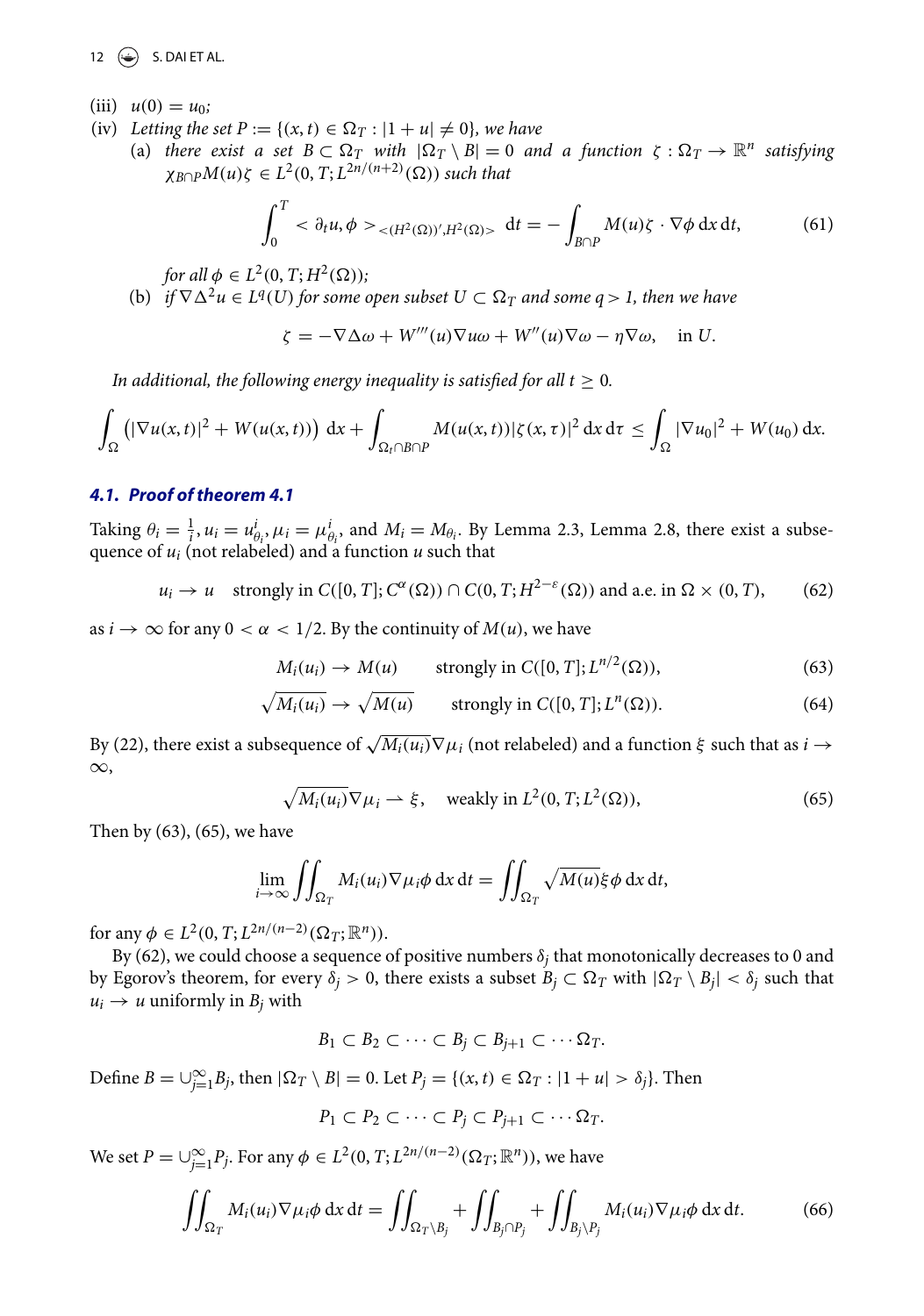For the first term of (66), we have

$$
\lim_{j \to \infty} \lim_{i \to \infty} \iint_{\Omega_T \setminus B_j} M_i(u_i) \nabla \mu_i \phi \, dx \, dt = \lim_{j \to \infty} \iint_{\Omega_T \setminus B_j} \sqrt{M(u)} \xi \phi \, dx \, dt = 0. \tag{67}
$$

By the uniform convergence of  $u_i \to u$  in  $B_1$ , there exists an integer  $N_1$  such that for all  $i \ge N_1$ , we have

$$
|1 + u_i| > \frac{\delta_1}{2}
$$
 in  $B_1 \cap P_1$ ,  $|1 + u_i| \le 2\delta_1$  in  $B_1 \setminus P_1$ .

By (22), for any  $i \geq N_1$ , we get

$$
\left(\frac{\delta_j}{2}\right)^m \iint_{B_1 \cap P_1} |\nabla \mu_i|^2 dx dt \le \iint_{B_1 \cap P_1} M_i(u_i) |\nabla \mu_i|^2 dx dt
$$
  
\n
$$
\le \iint_{\Omega_T} M_i(u_i) |\nabla \mu_i|^2 dx dt
$$
  
\n
$$
\le C.
$$

So there exists a subsequence  $\nabla \mu_{1,k}$  of  $\nabla \mu_i$  with  $k = 1, 2, \dots$  and  $i \geq N_1$ , that weakly converges to some function  $\zeta_1 \in L^2(B_1 \cap P_1)$ . At the same time, we write  $u_{1,k}$  as the subsequence of  $u_i$  correspondingly. By the same process, we have the subsequence  $\nabla \mu_{ik}$  of  $\nabla \mu_{j-1,k}$  with  $j = 2, 3, \dots$  and  $k = 1, 2, \ldots$ , such that  $\nabla \mu_{j,k}$  weakly converges to some function  $\zeta_j \in L^2(B_j \cap P_j)$ . Of course, we write  $u_{j,k}$  as the subsequence of  $u_{j-1,k}$  correspondingly, such that

$$
|1 + u_{j,k}| > \frac{\delta_j}{2} \quad \text{in } B_j \cap P_j, \qquad |1 + u_{j,k}| \le 2\delta_j \quad \text{in } B_j \setminus P_j.
$$

Since  ${B_j \cap P_j}_{j=1}^\infty$  is an increasing sequence of sets with a limit  $B \cap P$ , we have  $\zeta_j = \zeta_{j-1}$  a.e. in  $B_{j-1} \cap P$  $P_{j-1}$ . So for almost every  $x \in B \cap P$ , there exists a function  $\zeta(x)$  such that  $\zeta(x) = \zeta_j(x)$  for almost everywhere  $x \in B_j \cap P_j$  and all  $j \geq 1$ .

Using the standard diagonal argument, we can extract a subsequence such that  $\nabla \mu_{k,Nk} \rightharpoonup \zeta$  weakly in  $L^2(B_j \cap P_j)$  for any  $j \ge 1$  and then by (64)

$$
\chi_{B_j \cap P_j} \sqrt{M_{k, N_k}(u_{k, N_k})} \nabla \mu_{k, N_k} \rightharpoonup \chi_{B_j \cap P_j} \sqrt{M(u)} \zeta \quad \text{ weakly in } L^2(0, T; L^{2n/(n+2)}(\Omega)),
$$

as  $k \to \infty$ . Here  $\chi_{B_j \cap P_j}$  is the characteristic function of  $B_j \cap P_j$ . However, by (65), we also know  $\sqrt{M_{k,N_k}(u_{k,N_k})}\nabla \mu_{k,N_k} \rightharpoonup \xi$  weakly in  $L^2(\Omega_T)$ . Then we see that  $\xi = \sqrt{M(u)}\zeta$  in every  $B_j \cap P_j$ , and hence  $\xi = \sqrt{M(u)}\zeta$  in  $B \cap P$ . Consequently, by (64) again, we have

$$
\chi_{B \cap P} M_{k, N_k}(u_{k, N_k}) \nabla \mu_{k, N_k} \rightharpoonup \chi_{B \cap P} M(u) \zeta \quad \text{ weakly in } L^2(0, T; L^{2n/(n+2)}(\Omega)). \tag{68}
$$

For the third term of (66), we have

$$
\lim_{j \to \infty} \lim_{k \to \infty} \left| \iint_{B_j \setminus P_j} M_{k, N_k}(u_{k, N_k}) \nabla \mu_{k, N_k} \phi \, dx \, dt \right|
$$
\n
$$
\leq \lim_{j \to \infty} \lim_{k \to \infty} \sup_{B_j \setminus P_j} \sqrt{M_{k, N_k}(u_{k, N_k})} \left\| \sqrt{M_{k, N_k}(u_{k, N_k})} \nabla \mu_{k, N_k} \right\|_{L^2(\Omega_T)} |\Omega|^{1/n} \|\phi\|_{L^2(0, T; L^{2n/(n-2)}(\Omega))}
$$
\n
$$
\leq C \lim_{j \to \infty} \lim_{k \to \infty} \max\{ (2\delta_j)^{m/2}, \theta_{k, N_k}^{m/2} \}
$$
\n
$$
= 0.
$$
\n(69)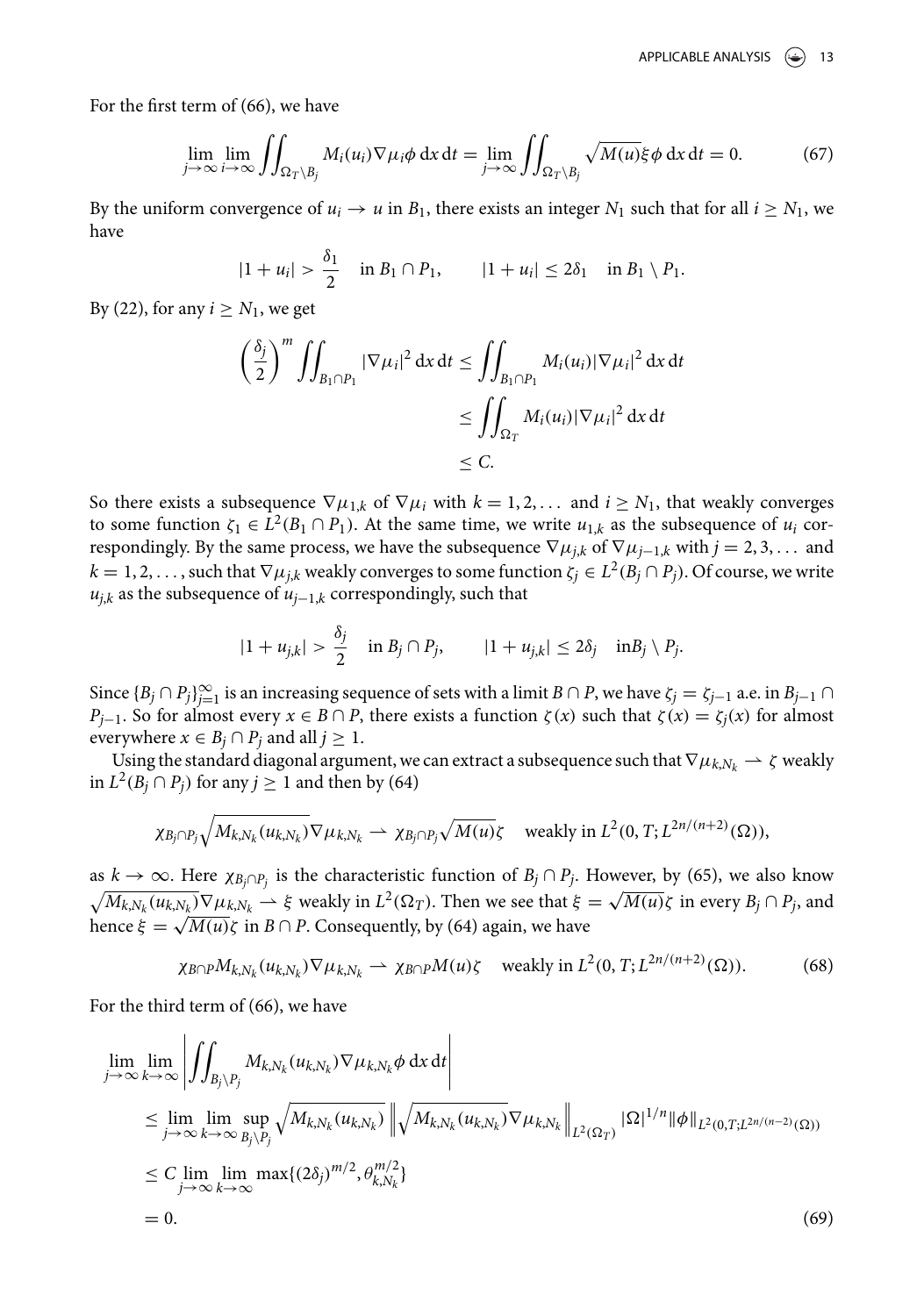14  $\left(\frac{1}{2}\right)$  S. DAI ET AL.

In (66), we take  $u_i = u_{k,N_k}$  as the above subsequence and let  $k \to \infty$  and then  $j \to \infty$ . By (67), (68), and (69), we have

$$
\lim_{i \to \infty} \iint_{\Omega_T} M_i(u_i) \nabla \mu_i \phi \, dx \, dt = \iint_{B \cap P} M(u) \zeta \, dx \, dt. \tag{70}
$$

At last, let us consider the relation between  $\zeta$  and u for the case of  $n=3$ . The cases of  $n=1, 2$  are similar. If the interior of  $(B_j \cap P_j)^\circ$  is not empty for some *j*, by

$$
\nabla \mu_{k,N_k} = -\nabla \Delta \omega_{k,N_k} + W'''(u_{k,N_k}) \nabla u_{k,N_k} \omega_{k,N_k} + W''(u_{k,N_k}) \nabla \omega_{k,N_k} - \eta \nabla \omega_{k,N_k},\tag{71}
$$

and (28), (47), (48), and (50), we have

$$
\zeta = -\nabla \Delta \omega + W'''(u)\nabla u\omega + W''(u)\nabla \omega - \eta \nabla \omega, \tag{72}
$$

as  $k \to \infty$ . At the same time, since

$$
\lim_{k \to \infty} \int_0^T \int_{\Omega} \omega_{k, N_k} \varphi \, dx \, dt = \lim_{k \to \infty} \int_0^T \int_{\Omega} -\Delta u_{k, N_k} + W'(u_{k, N_k}) \varphi \, dx \, dt
$$

$$
= \int_0^T \int_{\Omega} -\Delta u + W'(u) \varphi \, dx \, dt
$$

for any  $\varphi \in L^2(0, T; H^2(\Omega))$ , we have  $\omega = -\Delta u + W'(u)$  in the sense of distribution.

If  $\nabla \Delta^2 u \in L^q(U)$  for some open set U and  $q > 1$ , then by (62), we have

$$
\Delta^{2} u \in L^{q}(0, T; W^{1,q}(\Omega)),
$$
  
\n
$$
\nabla \Delta u \in L^{q}(0, T; W^{2,q}(\Omega)),
$$
  
\n
$$
\Delta u \in L^{q}(0, T; W^{1,q}(\Omega)) \cap L^{\infty}(0, T; L^{2}(\Omega)),
$$
  
\n
$$
\nabla u \in L^{q}(0, T; W^{4,q}(\Omega)) \cap L^{\infty}(0, T; L^{6}(\Omega)),
$$
  
\n
$$
u \in L^{q}(0, T; W^{5,q}(\Omega)) \cap C(0, T; C^{\alpha}(\Omega)),
$$

and furthermore by

$$
\nabla \Delta \omega = -\nabla \Delta^2 u + W^{(4)}(u) |\nabla u|^2 \nabla u + W'''(u) \nabla (|\nabla u|^2)
$$
\n(73)

$$
+ W'''(u)\nabla u \Delta u + W''(u)\nabla \Delta u, \qquad (74)
$$

we have  $\nabla \Delta \omega \in L^q(U)$  for  $r = \min\{q, 2\}$ . Since  $\omega = -\Delta u + W'(u) \in L^\infty(0, T; L^2(\Omega))$ , we have  $W'''(u)\nabla u\omega \in L^3(U)$ . By (72),  $\xi \in L^r(U)$ . Hence,

$$
\nabla \mu_{k,N_k} \rightharpoonup -\nabla \Delta \omega + W'''(u)\nabla u\omega + W''(u)\nabla \omega - \eta \nabla \omega, \tag{75}
$$

weakly in  $L^q(U)$  with  $\omega = -\Delta u + W'(u)$ . We may extend the definition of  $\zeta$  from  $B \cap P \cap U$  into  $U \setminus (B \cap P)$  by letting  $\zeta = -\nabla \Delta \omega + W'''(u)\nabla u \omega + W''(u)\nabla \omega - \eta \nabla \omega$ .

Define

$$
\tilde{\Omega}_T := \cup \{ U \subset \Omega_T : \nabla \Delta u \in L^p(U) \text{ for some } q > 1, q \text{ may depend on } U \}.
$$

Then  $\Omega_T$  is open and  $\zeta = -\nabla \Delta \omega + W'''(u)\nabla u \omega + W''(u)\nabla \omega - \eta \nabla \omega$  in  $\Omega_T$ .  $\zeta$  is now defined in  $(B \cap P) \cup \Omega_T$ . Notice that

$$
\Omega_T \setminus ((B \cap P) \cup \tilde{\Omega}_T) \subset (\Omega_T \setminus P) \cup (\Omega_T \setminus B).
$$

Since  $|\Omega_T \setminus B| = 0$  and  $M(u) = 0$  in  $\Omega_T \setminus P$ , the value of  $\zeta$  outside of  $(B \cap P) \cup \Omega_T$  does not contribute to the integral on the right hand side of (70), so we set  $\zeta = 0$  outside of  $(B \cap P) \cup \Omega_T$ . This completes the proof of Theorem 4.1.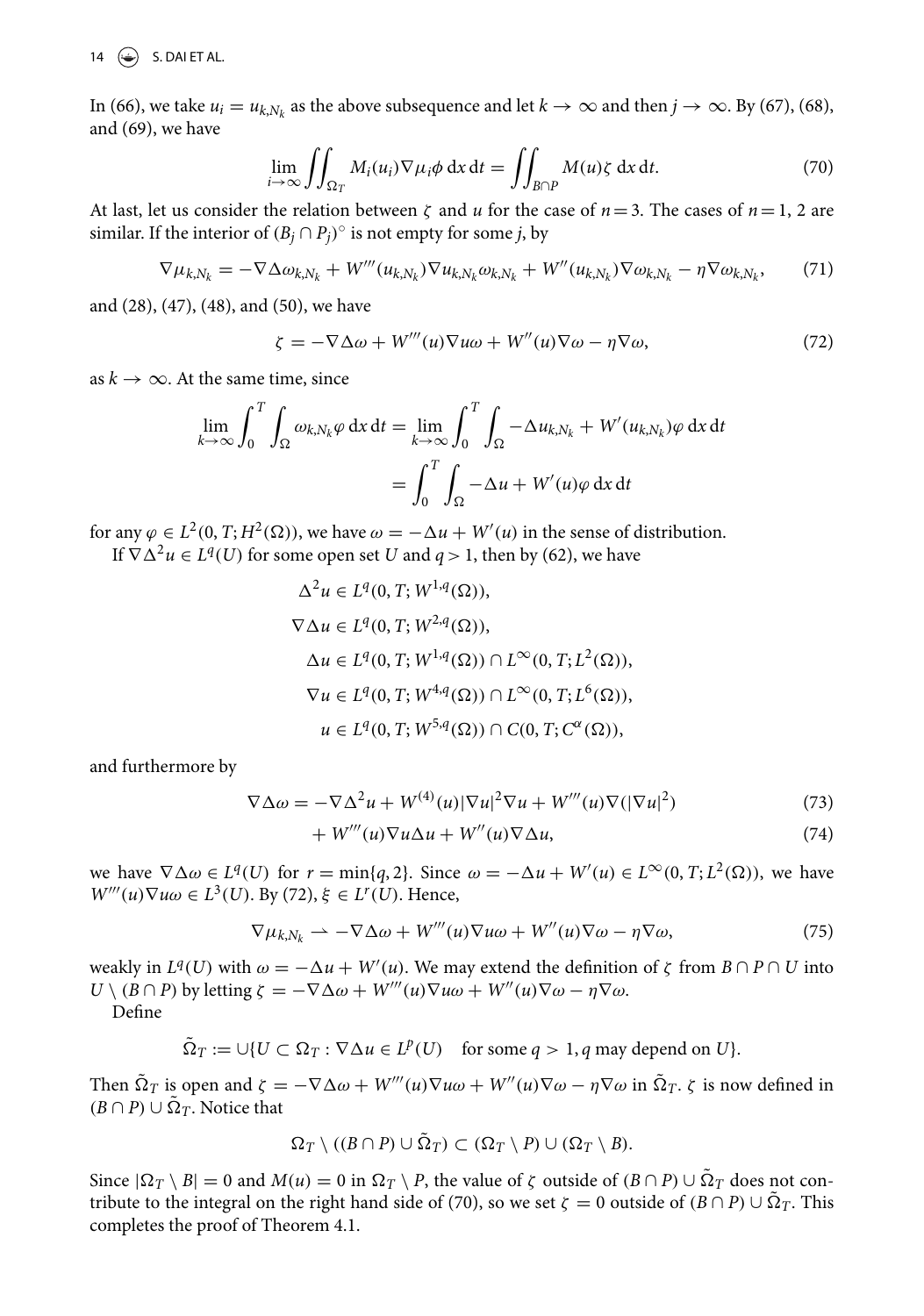#### **Acknowledgments**

KP recognizes support from the NSF DMS under award 1813203.

#### **Disclosure statement**

No potential conflict of interest was reported by the authors.

#### **Funding**

This work was supported by the US National Science Foundation (NSF) through grants DMS-1802863 and DMS-1815746 (Shibin Dai), DMS-1813203 (Keith Promislow), and by NSF of Guangdong Province, China through grant 2016A030313048 (Qiang Liu).

#### **References**

- [1] Teubner M, Strey R. Origin of the scattering peak in microemulsions. J Chem Phys. 1987;87(5):3195–3200.
- [2] Gompper G, Schick M. Correlation between structural and interfacial properties of amphiphilic systems. Phys Rev Lett. 1990;65:1116–1119.
- [3] Promislow K, Wetton B. PEM fuel cells: a mathematical overview. SIAM J Appl Math. 2009;70:369–409.
- [4] Cahn JW, Hilliard JE. Free energy of a nonuniform system, I. Interfacial free energy. J Chem Phys. 1958;28: 258–267.
- [5] Promislow K, Zhang H. Critical points of functionalized Lagrangians. Discrete Cont Dyn-A. 2013;33: 1–16.
- [6] Dai S, Promislow K. Codimension one minimizers of highly amphiphilic mixtures. Submitted.
- [7] Doelman A, Hayrapetyan G, Promislow K, et al. Meander and pearling of single-curvature bilayer interfaces in the functionalized Cahn-Hilliard equation. SIAM J Math Anal. 2014;46(6):3640–3677.
- [8] Promislow K, Yang L. Existence of compressible bilayers in the functionalized Cahn-Hilliard equation. SIAM J Appl Dyn Syst. 2014;13(2):629–657.
- [9] Promislow K, Wu QL. Existence, bifurcation, and geometric evolution of quasi-bilayers in the multicomponent functionalized Cahn-Hilliard equation. J Math Biol. 2017;75(2):443–489.
- [10] Promislow K, Wu QL. Existence of pearled patterns in the planar functionalized Cahn-Hilliard equation. J Differ Equ. 2015;259(7):3298–3343.
- [11] Kraitzman N, Promislow K. Pearling bifurcations in the strong functionalized Cahn-Hilliard free energy. Siam J Math Anal. 2018;50(3):3395–3426.
- [12] Kraitzman N, Promislow K. An overview of network bifurcations in the functionalized Cahn-Hilliard free energy. In: Mathematics of Energy and Climate Change. Coimbra: Springer; 2015. p. 191–214.
- [13] Gavish N, Hayrapetyan G, Promislow K, et al. Curvature driven flow of bi-layer interfaces. Physica D. 2011;240(7):675–693.
- [14] Dai S, Promislow K. Geometric evolution of bilayers under the functionalized Cahn-Hilliard equation. Proc R Soc Lond Ser A. 2013;469:1–22.
- [15] Dai S, Promislow K. Competitive geometric evolution of amphiphilic interfaces. SIAM J Math Anal. 2015;47(1):347–380.
- [16] Hayrapetyan G, Promislow K. Spectra of functionalized operators arising from hypersurfaces. Zeitschrift für angewandte Mathematik und Physik. 2014;66(3):1–32.
- [17] Cheng K, Wang C, Wise S, et al. Global-in-time Gevrey regularity solutions for the functionalized Cahn-Hilliard equation. preprint.
- [18] Chen F, Shen J. Efficient spectral-Galerkin methods for systems of coupled second-order equations and their applications. J Comput Phys. 2012;231:5016–5028.
- [19] Christlieb A, Jones J, Promislow K, et al. High accuracy solutions to energy gradient flows from material science models. J Comput Phys. 2014;257:193–215.
- [20] Guo RH, Xu Y, Xu ZF. Local discontinuous Galerkin methods for the functionalized Cahn-Hilliard equation. J Sci Comput. 2015;63(3):913–937.
- [21] Won YY, Davis HT, Bates FS. Molecular Exchange in PEO-PB Micelles in water. Macromolecules. 2003;36: 953–955.
- [22] Yin JX. On the existence of nonnegative continuous solutions of the Cahn-Hilliard equation. J Differ Equ. 1992;97(2):310–327.
- [23] Elliott CM, Garcke H. On the Cahn-Hilliard equation with degenerate mobility. Siam J Math Anal. 1996;27(2):404–423.
- [24] Dai S, Du Q. Weak solutions for the Cahn-Hilliard equation with degenerate mobility. Arch Ration Mech An. 2016;219(3):1161–1184.